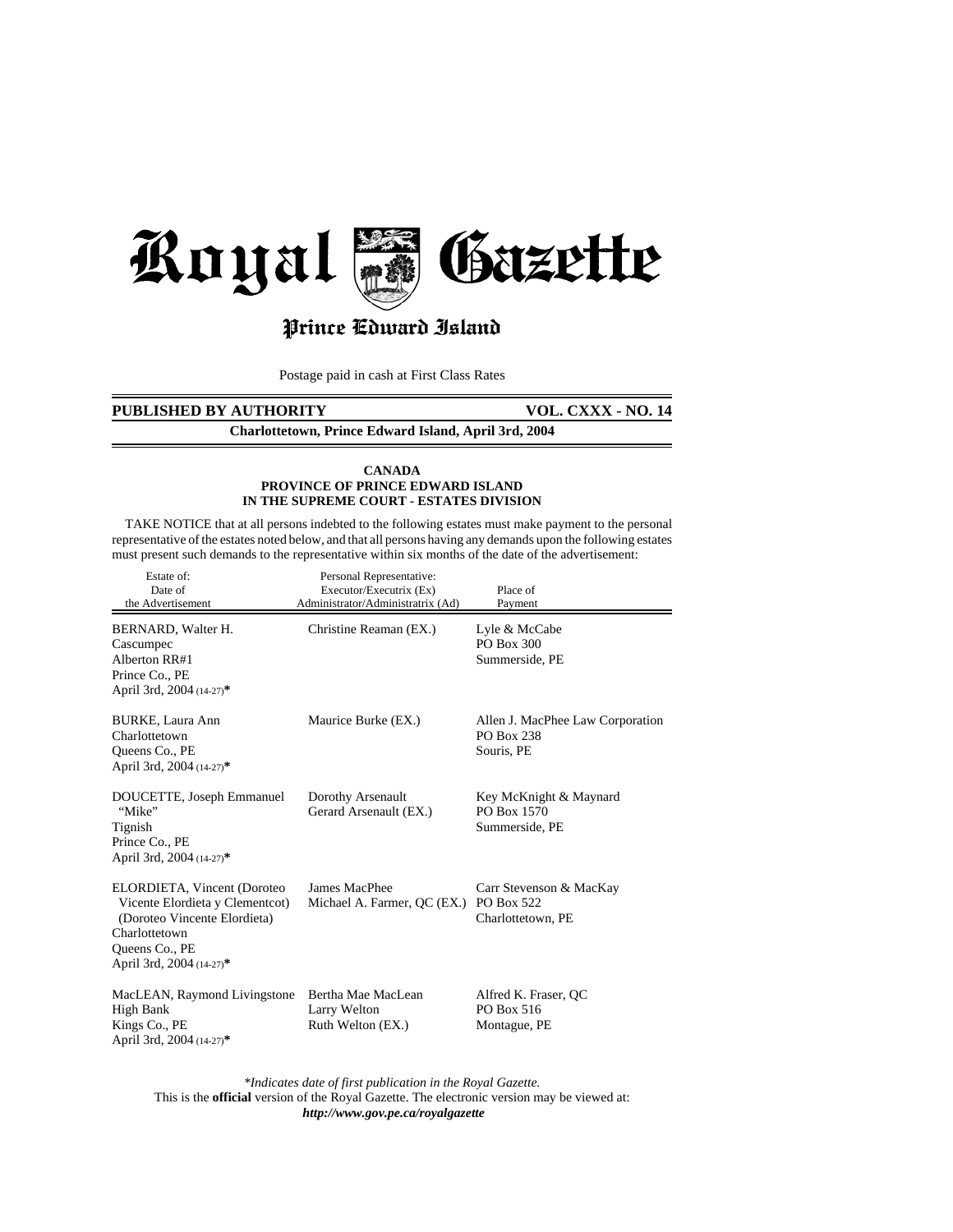TAKE NOTICE that at all persons indebted to the following estates must make payment to the personal representative of the estates noted below, and that all persons having any demands upon the following estates must present such demands to the representative within six months of the date of the advertisement:

| Estate of:<br>Date of<br>the Advertisement                                                                            | Personal Representative:<br>Executor/Executrix (Ex)<br>Administrator/Administratrix (Ad) | Place of<br>Payment                                               |
|-----------------------------------------------------------------------------------------------------------------------|------------------------------------------------------------------------------------------|-------------------------------------------------------------------|
| MATHESON, Lester B.<br>Hunter River<br>(Formerly of Oyster Bed Bridge)<br>Queens Co., PE<br>April 3rd, 2004 (14-27)*  | A. Joan Matheson (EX.)                                                                   | Carr Stevenson & MacKay<br><b>PO Box 522</b><br>Charlottetown, PE |
| PROWSE, Pauline E.<br>Charlottetown<br>Queens Co., PE<br>April 3rd, 2004 (14-27)*                                     | William A. Prowse<br>Brian P. Prowse<br>Allen Prowse (EX.)                               | Cox Hanson O'Reilly Matheson<br>PO Box 875<br>Charlottetown, PE   |
| SIMMONS, Elizabeth Louise<br>Charlottetown<br>Queens Co., PE<br>April 3rd, 2004 (14-27)*                              | Lillian Louise Simmons (EX.) Carr Stevenson & MacKay                                     | PO Box 522<br>Charlottetown, PE                                   |
| SMITH, Helen Kathleen<br>City of Phoenix<br>County of Baltimore<br>State of Maryland, USA<br>April 3rd, 2004 (14-27)* | Louis A. Smith (Ex.)                                                                     | David R. Hammond, QC<br>740A Water Street East<br>Summerside, PE  |
| <b>BERNARD, Charles</b><br>Charlottetown<br>Queens Co., PE<br>April 3rd, 2004 (14-27)*                                | Les J. Zielinski (AD.)                                                                   | Foster Hennessey MacKenzie<br>PO Box 38<br>Charlottetown, PE      |
| MELLISH, Deborah Mae<br>Kensington<br>Prince Co., PE<br>April 3rd, 2004 (14-27)*                                      | Petrina Dawn Mellish (AD.)                                                               | Ramsay & Clark<br>PO Box 96<br>Summerside, PE                     |
| ROONEY, John James<br>Dartmouth<br>Nova Scotia<br>April 3rd, 2004 (14-27)*                                            | Reta Rooney (AD.)                                                                        | J. Allan Shaw Law Corporation<br>PO Box 40<br>Charlottetown, PE   |
| CLARK, Annie Bertha<br><b>Augustine Cove</b><br>Borden RR#1<br>Prince Co., PE<br>March 27th, 2004 (13-26)             | Randy Bryce Clark (EX.)                                                                  | Taylor McLellan<br>PO Box 35<br>Summerside, PE                    |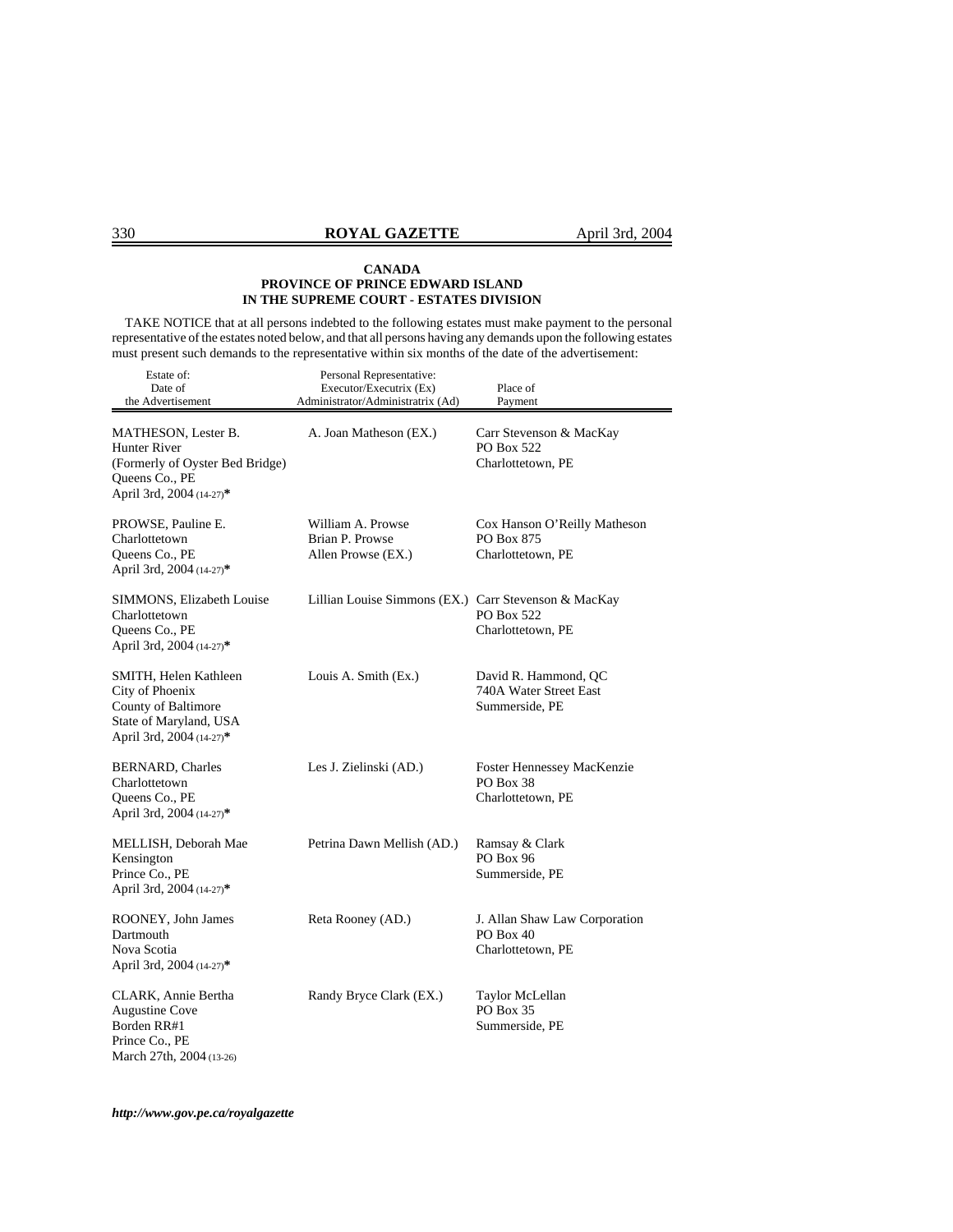TAKE NOTICE that at all persons indebted to the following estates must make payment to the personal representative of the estates noted below, and that all persons having any demands upon the following estates must present such demands to the representative within six months of the date of the advertisement:

| Estate of:<br>Date of<br>the Advertisement                                                      | Personal Representative:<br>Executor/Executrix (Ex)<br>Administrator/Administratrix (Ad) | Place of<br>Payment                                                                      |
|-------------------------------------------------------------------------------------------------|------------------------------------------------------------------------------------------|------------------------------------------------------------------------------------------|
| CREIGHAN, Mildred<br>Charlottetown<br>Queens Co., PE<br>March 27th, 2004 (13-26)                | John Costello (EX.)                                                                      | MacLeod Crane & Parkman<br>PO Box 1056<br>Charlottetown, PE                              |
| CAMPBELL, Brian R.<br>New Haven<br>Queens Co., PE<br>March 27th, 2004 (13-26)                   | Heather Campbell (AD.)                                                                   | Campbell Lea<br>PO Box 429<br>Charlottetown, PE                                          |
| LEARD, Sinclair<br>RR#2 Lynden<br>Ontario<br>March 27th, 2004 (13-26)                           | Edythe Stewart (AD.)                                                                     | Orme Lawyers<br><b>Effort Trust Building</b><br>504-105 Main Street East<br>Hamilton, ON |
| KELLY, Rita<br>Summerside<br>Prince Co., PE<br>March 20th, 2004 (12-25)                         | Jane Kelly (EX.)                                                                         | Lyle & McCabe<br>PO Box 300<br>Summerside, PE                                            |
| MARTIN, Flora Isabel<br><b>Belfast</b><br>Queens Co., PE<br>March 20th, 2004 (12-25)            | Lynwood MacPherson (EX.)                                                                 | Alfred K. Fraser, QC<br>PO Box 516<br>Montague, PE                                       |
| MILLS, David Neil<br>Charlottetown<br>Queens Co., PE<br>March 20th, 2004 (12-25)                | Pauline Gayle Mills (EX.)                                                                | <b>Stewart McKelvey Stirling Scales</b><br>PO Box 2140<br>Charlottetown, PE              |
| <b>MONTGOMERY, James Cousins</b><br>Charlottetown<br>Queens Co., PE<br>March 20th, 2004 (12-25) | Elizabeth S. Reagh, QC<br>Royal Trust Corporation<br>of Canada (EX.)                     | Reagh & Reagh<br>17 West Street<br>Charlottetown, PE                                     |
| NOTTING, Thomas MacLaren<br>Stratford<br>Queens Co., PE<br>March 20th, 2004 (12-25)             | <b>Tanya Doucette</b><br>Erin Korinne Notting (EX.)                                      | Cox Hanson O'Reilly Matheson<br>PO Box 875<br>Charlottetown, PE                          |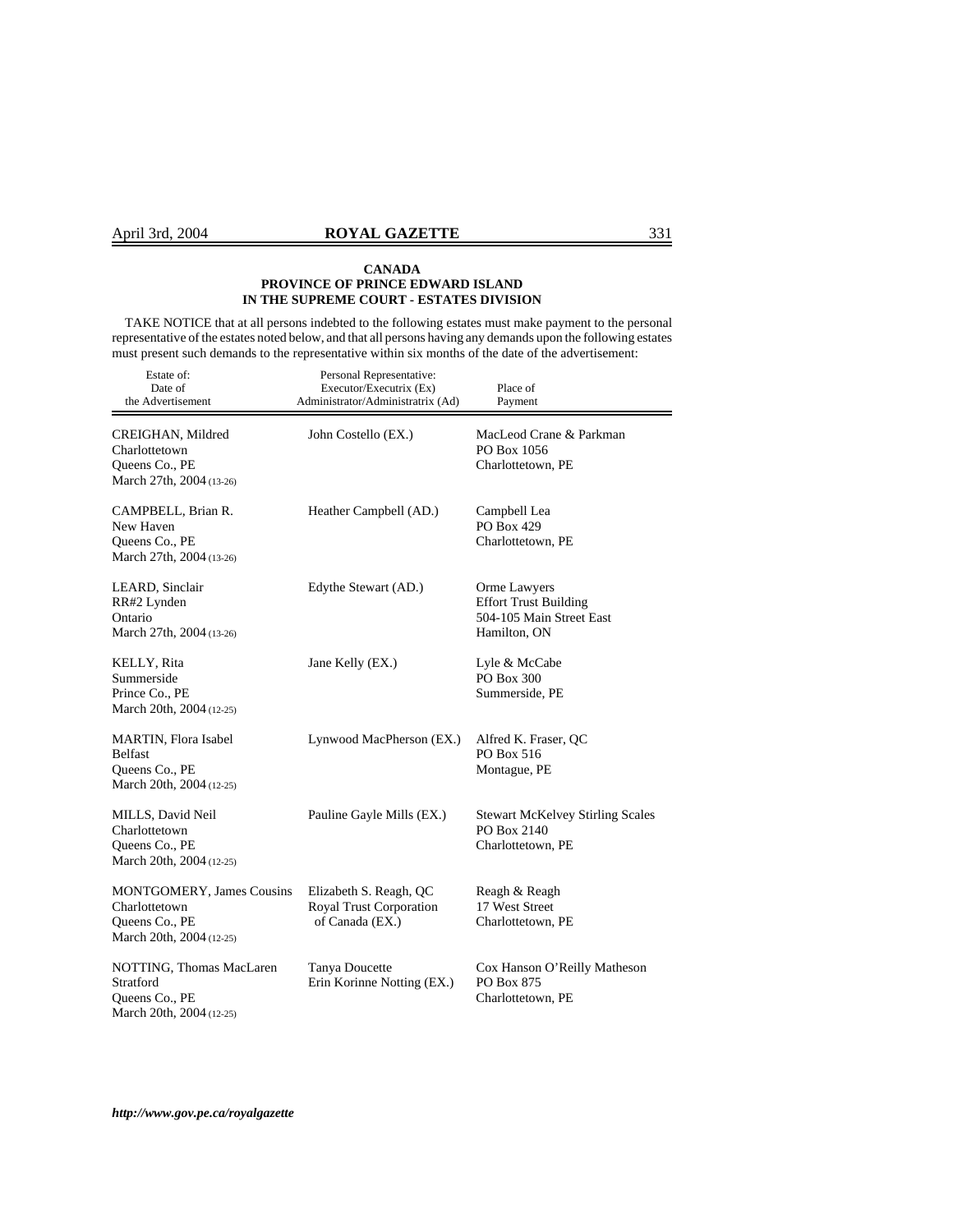TAKE NOTICE that at all persons indebted to the following estates must make payment to the personal representative of the estates noted below, and that all persons having any demands upon the following estates must present such demands to the representative within six months of the date of the advertisement:

| Estate of:<br>Date of<br>the Advertisement                                                | Personal Representative:<br>Executor/Executrix (Ex)<br>Administrator/Administratrix (Ad) | Place of<br>Payment                                                  |
|-------------------------------------------------------------------------------------------|------------------------------------------------------------------------------------------|----------------------------------------------------------------------|
| SUTHERLAND, Antoinette Lillian<br>New Haven<br>Queens Co., PE<br>March 20th, 2004 (12-25) | W. Richard S. Sutherland (EX.)                                                           | W. Richard S. Sutherland<br>2141 Blink Bonnie Terrace<br>Halifax, NS |
| GAVIN, Clifton James<br>Tignish<br>Prince Co., PE<br>March 20th, 2004 (12-25)             | Michael R. J. Gavin (AD.)                                                                | Carr Stevenson & MacKay<br>PO Box 522<br>Charlottetown, PE           |
| POOLE, Percy Garfield<br>Souris<br>Kings Co., PE<br>March 20th, 2004 (12-25)              | Dr. Allen L. MacLean (AD.)                                                               | Ramsay & Clark<br><b>PO Box 96</b><br>Summerside, PE                 |
| WONNACOTT, Alexandria Nora<br>Crapaud<br>Queens Co., PE<br>March 20th, 2004 (12-25)       | Henrietta M. Watson (AD.)                                                                | Key McKnight & Maynard<br>PO Box 1570<br>Summerside, PE              |
| DEWAR, Dr. Lloyd George<br>O'Leary<br>Prince Co., PE<br>March 13th, 2004 (11-24)          | Ellen (Dewar) Larter<br>John W. Maynard<br>Brian Dewar (EX.)                             | Key McKnight & Maynard<br>PO Box 177<br>O'Leary, PE                  |
| GALLANT, John Joseph<br>Summerside<br>Prince Co., PE<br>March 13th, 2004 (11-24)          | Phoebe Agatha Gallant (EX.)                                                              | Key McKnight & Maynard<br>PO Box 1570<br>Summerside, PE              |
| ROBINSON, George Elmer<br>Summerside<br>Prince Co., PE<br>March 13th, 2004 (11-24)        | Louise Oatway (EX.)                                                                      | Patterson Palmer<br>82 Summer Street<br>Summerside, PE               |
| ROSS, Florence M.<br>Crapaud<br>Queens Co., PE<br>March 13th, 2004 (11-24)                | Jean Large<br>Velma Andrew (EX.)                                                         | Carr Stevenson & MacKay<br>PO Box 522<br>Charlottetown, PE           |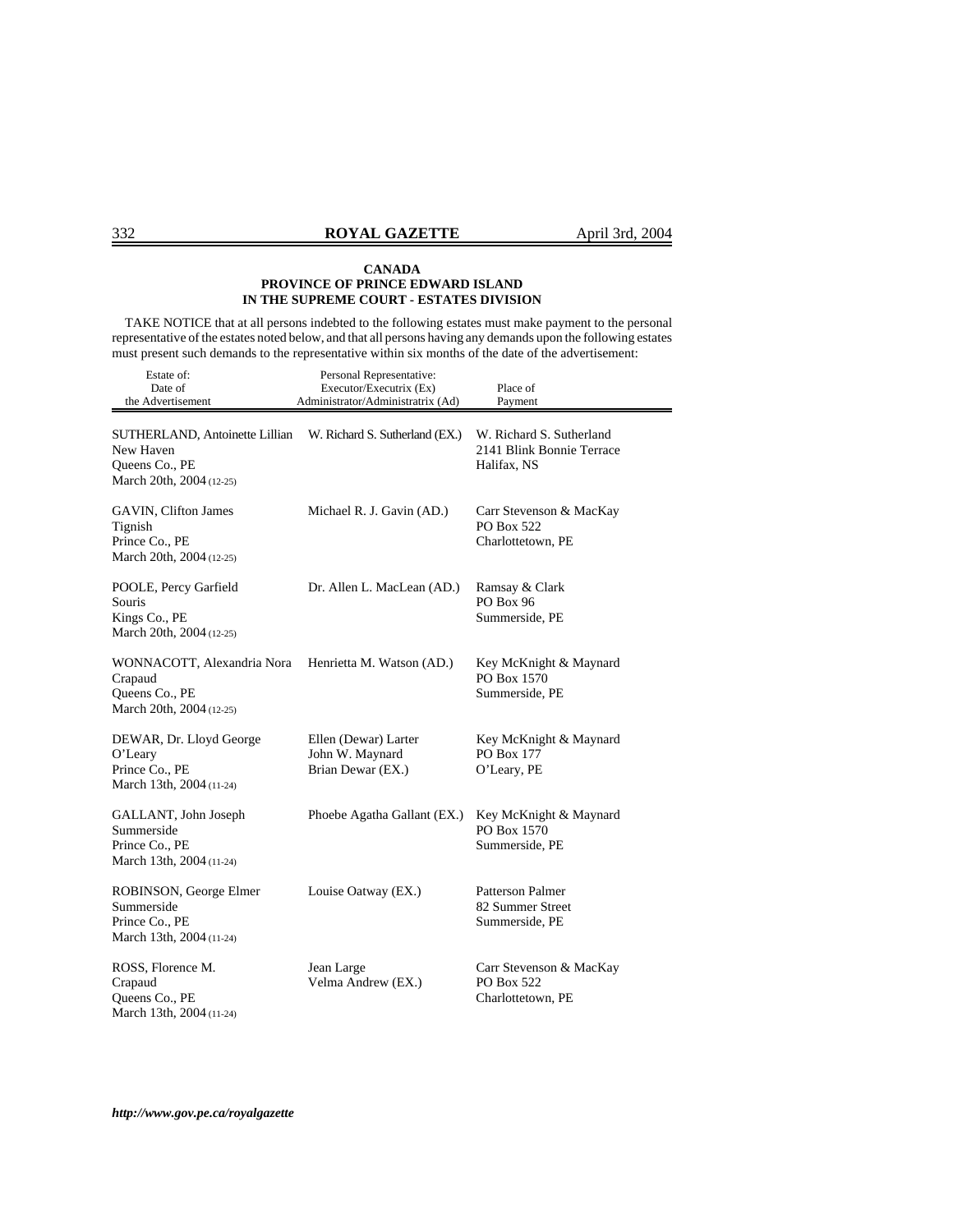TAKE NOTICE that at all persons indebted to the following estates must make payment to the personal representative of the estates noted below, and that all persons having any demands upon the following estates must present such demands to the representative within six months of the date of the advertisement:

| Estate of:<br>Date of<br>the Advertisement                                                  | Personal Representative:<br>Executor/Executrix (Ex)<br>Administrator/Administratrix (Ad) | Place of<br>Payment                                                                         |
|---------------------------------------------------------------------------------------------|------------------------------------------------------------------------------------------|---------------------------------------------------------------------------------------------|
| RIVEST, Jacques Joseph Pierre<br>Gerard<br>Le Gardeur<br>Quebec<br>March 13th, 2004 (11-24) | Rita Fagnant (AD.)                                                                       | Key McKnight & Maynard<br>PO Box 177<br>O'Leary, PE                                         |
| GAY, Leona Gertrude<br>Borden-Carleton<br>Prince Co., PE<br>March 6th, 2004 (10-23)         | Jonathan A. Gay<br>Sandra A. Gay (EX.)                                                   | The Law Office of Kathleen Loo Craig<br>PO Box 11<br>North Bedeque, PE                      |
| KINCH, David John<br>Lower Sackville<br>Nova Scotia<br>March 6th, 2004 (10-23)              | Isabel C. Kinch (EX.)                                                                    | Key McKnight & Maynard<br>PO Box 177<br>O'Leary, PE                                         |
| MacAULAY, Seymour B.<br>Strathcona<br>Kings Co., PE<br>March 6th, 2004 (10-23)              | Cletus Ronaghan (EX.)                                                                    | Cox Hanson O'Reilly Matheson<br>PO Box 875<br>Charlottetown, PE                             |
| MacPHERSON, Elmer Cecil<br>Caledonia<br>Kings Co., PE<br>March 6th, 2004 (10-23)            | Alexander MacIntosh (EX.)                                                                | Diamond & Associates<br><b>PO Box 39</b><br>Charlottetown, PE                               |
| McISAAC, Leo Pius<br>Mermaid<br>Queens Co., PE<br>March 6th, 2004 (10-23)                   | Leona Moran<br>Dale McIsaac (EX.)                                                        | Philip Mullally, QC<br>PO Box 2560<br>Charlottetown, PE                                     |
| ARCHIBALD, Arthur Kenneth<br>North River<br>Queens Co., PE<br>February 28th, 2004 (09-22)   | Kathryn Jane Archibald (EX.)                                                             | Carr Stevenson & MacKay<br>PO Box 522<br>Charlottetown, PE                                  |
| CARTER, Gordon<br>Fortune<br>Kings Co., PE<br>February 28th, 2004 (09-22)                   |                                                                                          | Elizabeth (Libby) Jarvis (EX.) Allen J. MacPhee Law Corporation<br>PO Box 238<br>Souris, PE |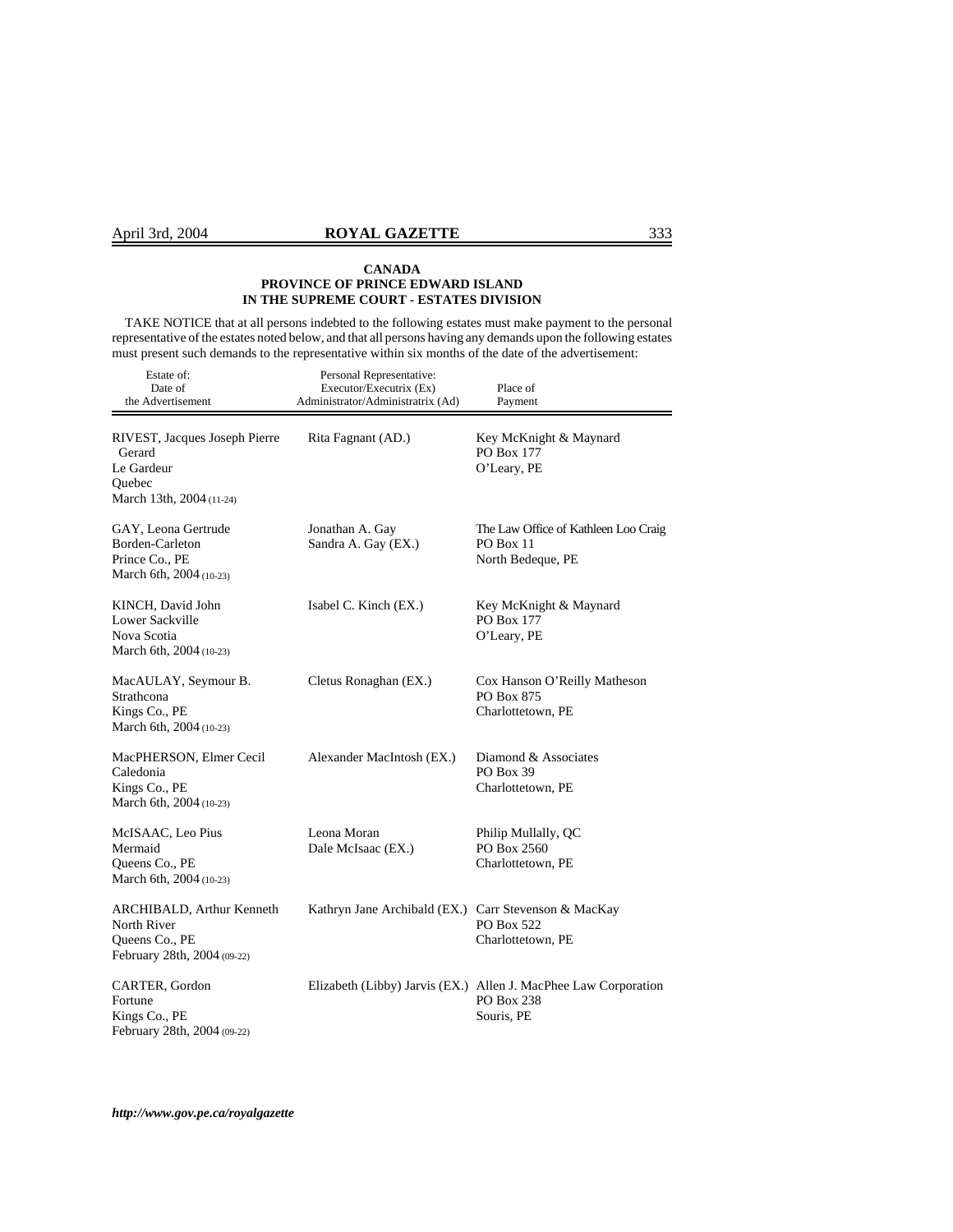TAKE NOTICE that at all persons indebted to the following estates must make payment to the personal representative of the estates noted below, and that all persons having any demands upon the following estates must present such demands to the representative within six months of the date of the advertisement:

| Estate of:<br>Date of<br>the Advertisement                                                                       | Personal Representative:<br>Executor/Executrix (Ex)<br>Administrator/Administratrix (Ad) | Place of<br>Payment                                                                          |
|------------------------------------------------------------------------------------------------------------------|------------------------------------------------------------------------------------------|----------------------------------------------------------------------------------------------|
| MacSWAIN, Evelyn<br>Georgetown<br>Kings Co., PE<br>February 28th, 2004 (09-22)                                   | Fred MacSwain (EX.)                                                                      | Alfred K. Fraser, QC<br>PO Box 516<br>Montague, PE                                           |
| MARTIN, Wilfred Edward<br>Eldon, Belfast PO<br>Queens Co., PE<br>February 28th, 2004 (09-22)                     | Edith Ruby Martin (EX.)                                                                  | <b>McInnes Cooper</b><br><b>BDC</b> Place<br>Suite 620, 119 Kent Street<br>Charlottetown, PE |
| O'DONNELL, Doreen Mary<br>Souris River Road<br>Kings Co., PE<br>February 28th, 2004 (09-22)                      | David O'Donnell<br>Catherine Cahill (EX.)                                                | McInnes Cooper<br><b>BDC</b> Place<br>Suite 620, 119 Kent Street<br>Charlottetown, PE        |
| ROBERTSON, Edwin Theodore<br>Souris<br>(Formerly of Munn's Road)<br>Kings Co., PE<br>February 28th, 2004 (09-22) | Marvyn Robertson<br>Tanya Robertson (EX.)                                                | McInnes Cooper<br><b>BDC</b> Place<br>Suite 620, 119 Kent Street<br>Charlottetown, PE        |
| ACORN, Joyce<br>Peters Road<br>Kings Co., PE<br>February 21st, 2004 (08-21)                                      | Lisa Dawn Henderson (EX.)                                                                | Allen J. MacPhee Law Corporation<br>PO Box 238<br>Souris, PE                                 |
| BAKER, Donald R.<br>Margate<br>Prince Co., PE<br>February 21st, 2004 (08-21)                                     | Jean Baker (EX.)                                                                         | Ramsay & Clark<br>PO Box 96<br>Summerside, PE                                                |
| CAMPBELL, Boswell S.<br>Murray River<br>Kings Co., PE<br>February 21st, 2004 (08-21)                             | Beatrice J. Campbell (EX.)                                                               | Alfred K. Fraser, QC<br>PO Box 516<br>Montague, PE                                           |
| DEIGHAN, Francis Urban<br>Summerside<br>Prince Co., PE<br>February 21st, 2004 (08-21)                            | Verna Deighan (EX.)                                                                      | <b>Patterson Palmer</b><br>82 Summer Street<br>Summerside, PE                                |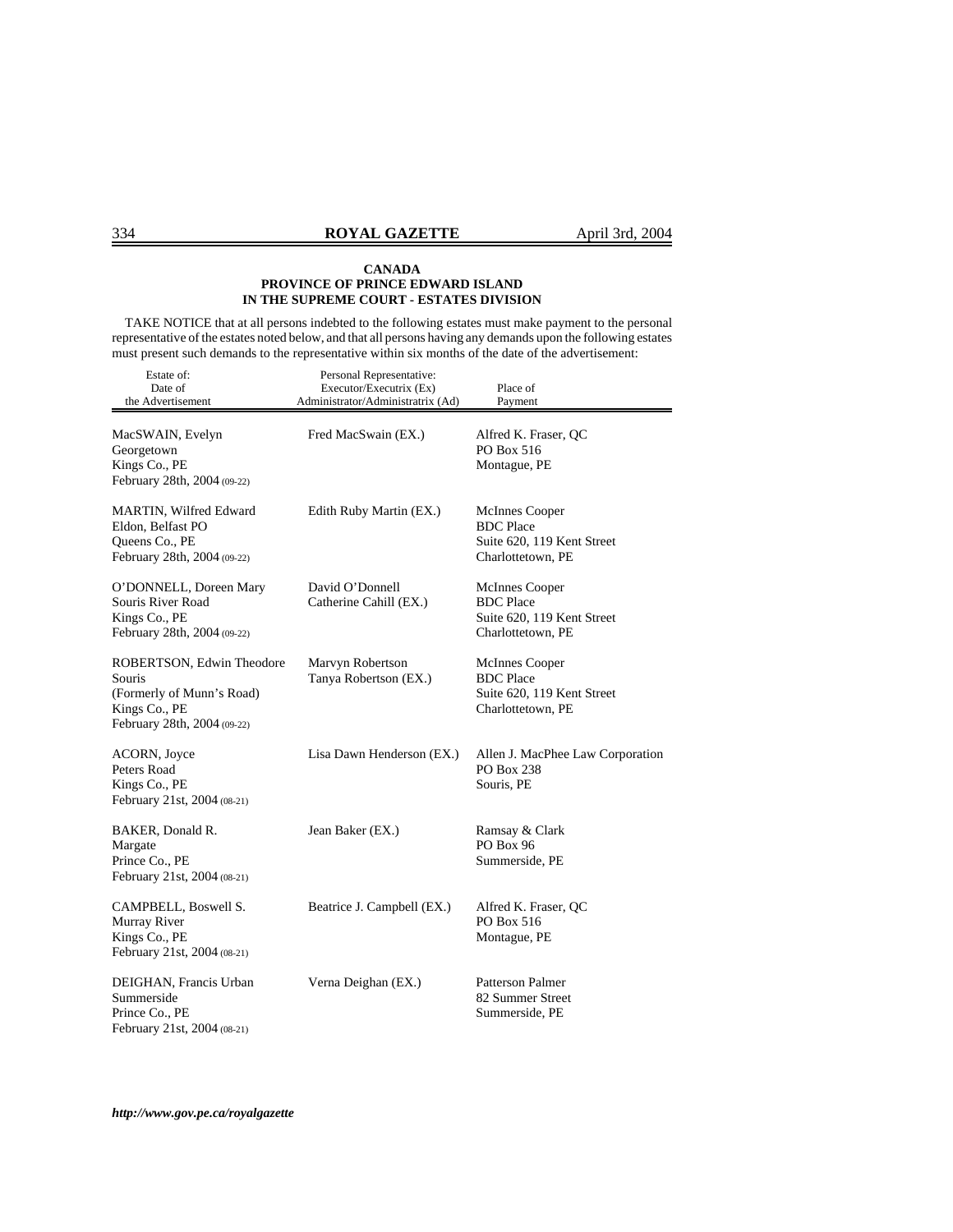# April 3rd, 2004 **ROYAL GAZETTE** 335

#### **CANADA PROVINCE OF PRINCE EDWARD ISLAND IN THE SUPREME COURT - ESTATES DIVISION**

 TAKE NOTICE that at all persons indebted to the following estates must make payment to the personal representative of the estates noted below, and that all persons having any demands upon the following estates must present such demands to the representative within six months of the date of the advertisement:

| Estate of:<br>Date of<br>the Advertisement                                                                           | Personal Representative:<br>Executor/Executrix (Ex)<br>Administrator/Administratrix (Ad) | Place of<br>Payment                                                         |
|----------------------------------------------------------------------------------------------------------------------|------------------------------------------------------------------------------------------|-----------------------------------------------------------------------------|
| MacPHERSON, Donald Joseph<br>Hamilton<br>Ontario<br>February 21st, 2004 (08-21)                                      | Mary MacPherson (EX.)                                                                    | Cox Hanson O'Reilly Matheson<br>PO Box 875<br>Charlottetown, PE             |
| McKENZIE, Anthony<br>Lower Montague<br>Kings Co., PE<br>February 21st, 2004 (08-21)                                  | Catherine Elizabeth<br>McKenzie (EX.)                                                    | <b>Stewart McKelvey Stirling Scales</b><br>PO Box 2140<br>Charlottetown, PE |
| STRAIGHT, Michael Whitney<br>Chicago<br>State of Illinois<br>United States of America<br>February 21st, 2004 (08-21) | Arthur J. Mahon<br>Fidelity Trust Company of<br>Canada, Ltd. (EX.)                       | <b>Stewart McKelvey Stirling Scales</b><br>PO Box 2140<br>Charlottetown, PE |
| MacDONALD, William Valentine<br>Charlottetown<br>Queens Co., PE<br>February 21st, 2004 (08-21)                       | Florence Hughes<br>Agatha MacDonald (AD.)                                                | Diamond & Associates<br>PO Box 39<br>Charlottetown, PE                      |
| <b>MORRISON, William Thomas</b><br>New Haven<br>Queens Co., PE<br>February 21st, 2004 (08-21)                        | Mildred Roberts-Doyle (AD.)                                                              | Campbell Lea<br>PO Box 429<br>Charlottetown, PE                             |
| SCANTLEBURY, Wallace E.<br>Charlottetown<br>Queens Co., PE<br>February 21st, 2004 (08-21)                            | George Scantlebury (AD.)                                                                 | MacLeod Crane & Parkman<br>PO Box 1056<br>Charlottetown, PE                 |
| CAMPBELL, J. Clement (Clem)<br>Dundas<br>Kings Co., PE<br>February 14th, 2004 (07-20)                                | Anne G. Campbell (EX.)                                                                   | Alfred K. Fraser, QC<br>PO Box 516<br>Montague, PE                          |
| DAWSON, Margaret Jean<br>Crapaud<br>Queens Co., PE<br>February 14th, 2004 (07-20)                                    | <b>Barry Dawson</b><br>Carol Dawson (EX.)                                                | Key McKnight & Maynard<br>PO Box 1570<br>Summerside, PE                     |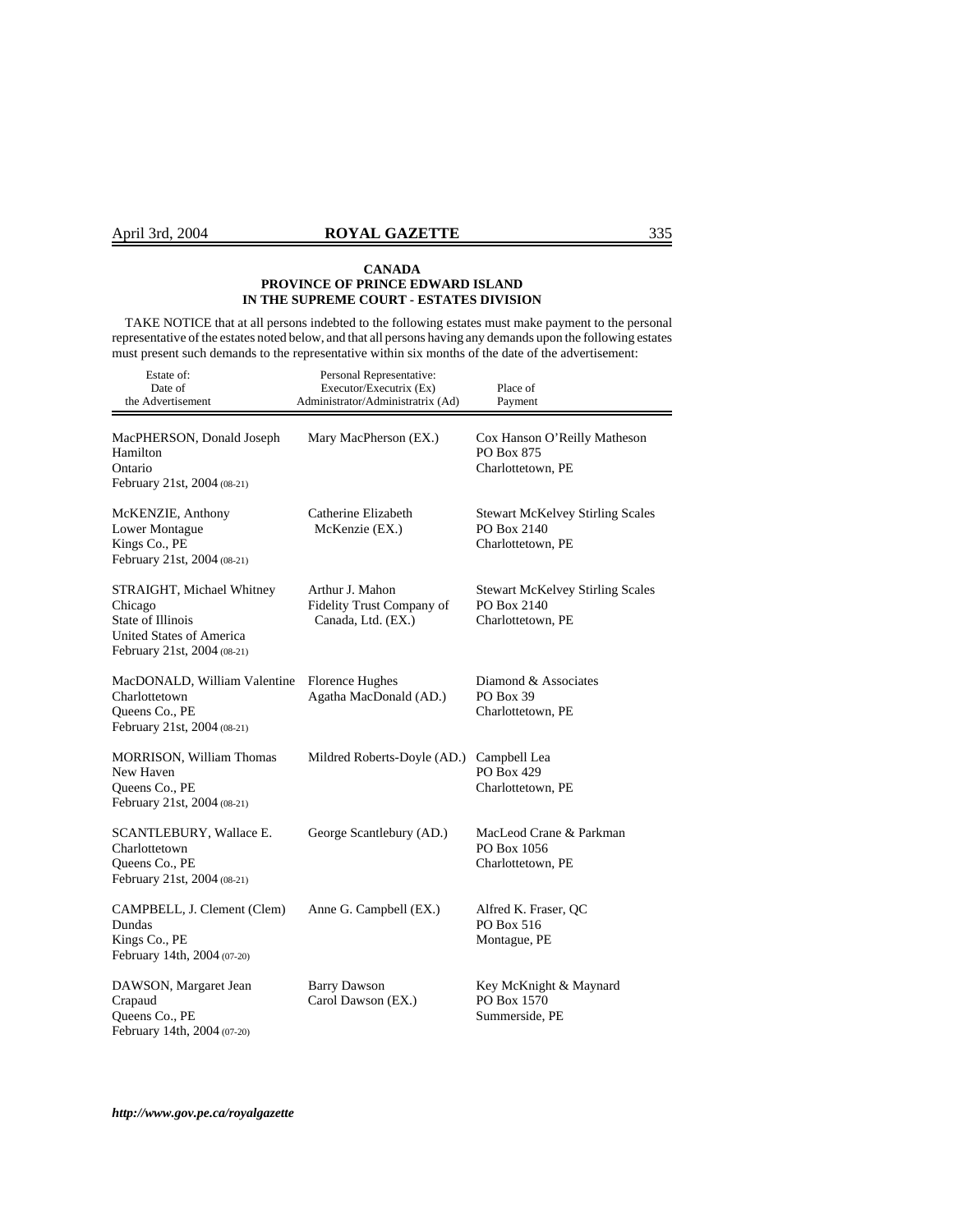TAKE NOTICE that at all persons indebted to the following estates must make payment to the personal representative of the estates noted below, and that all persons having any demands upon the following estates must present such demands to the representative within six months of the date of the advertisement:

| Estate of:<br>Date of<br>the Advertisement                                                  | Personal Representative:<br>Executor/Executrix (Ex)<br>Administrator/Administratrix (Ad) | Place of<br>Payment                                                    |
|---------------------------------------------------------------------------------------------|------------------------------------------------------------------------------------------|------------------------------------------------------------------------|
| GODFREY, William Wallace<br>Charlottetown<br>Queens Co., PE<br>February 14th, 2004 (07-20)  | Donald Warren<br>Helen Warren (EX.)                                                      | MacLeod Crane & Parkman<br>PO Box 1056<br>Charlottetown, PE            |
| HURST, Barbara Elizabeth<br>Clinton<br>Queens Co., PE<br>February 14th, 2004 (07-20)        | Stephen R. Hurst<br>Ian D. Hurst (EX.)                                                   | David R. Hammond, QC<br>740A Water Street East<br>Summerside, PE       |
| JACKMAN, Ada Eleanor<br>Summerside<br>Prince Co., PE<br>February 14th, 2004 (07-20)         | Sandra Gallagher (EX.)                                                                   | Patterson Palmer<br>82 Summer Street<br>Summerside, PE                 |
| KERR, Ernest Gordon<br>Charlottetown<br>Queens Co., PE<br>February 14th, 2004 (07-20)       | David Gordon Kerr (EX.)                                                                  | Carr Stevenson & MacKay<br>PO Box 522<br>Charlottetown, PE             |
| MacKENZIE, Clare Bernice<br>Cornwall<br>Queens Co., PE<br>February 14th, 2004 (07-20)       | Philip Connolly<br>Maureen MacEachern (EX.)                                              | Carr Stevenson & MacKay<br>PO Box 522<br>Charlottetown, PE             |
| MacLEOD, Margaret Frances<br>New London<br>Queens Co., PE<br>February 14th, 2004 (07-20)    | John Coles (EX.)                                                                         | Cox Hanson O'Reilly Matheson<br><b>PO Box 875</b><br>Charlottetown, PE |
| MATHESON, Ernest S.<br>Charlottetown<br>Queens Co., PE<br>February 14th, 2004 (07-20)       | Ruby B. Matheson<br>David L. Matheson<br>D. Steve Matheson<br>Thomas A. Matheson (EX.)   | Cox Hanson O'Reilly Matheson<br>PO Box 875<br>Charlottetown, PE        |
| MONAGHAN, Eugenia Theresa<br>Charlottetown<br>Queens Co., PE<br>February 14th, 2004 (07-20) | George Monaghan (EX.)                                                                    | Philip Mullally, QC<br>PO Box 2560<br>Charlottetown, PE                |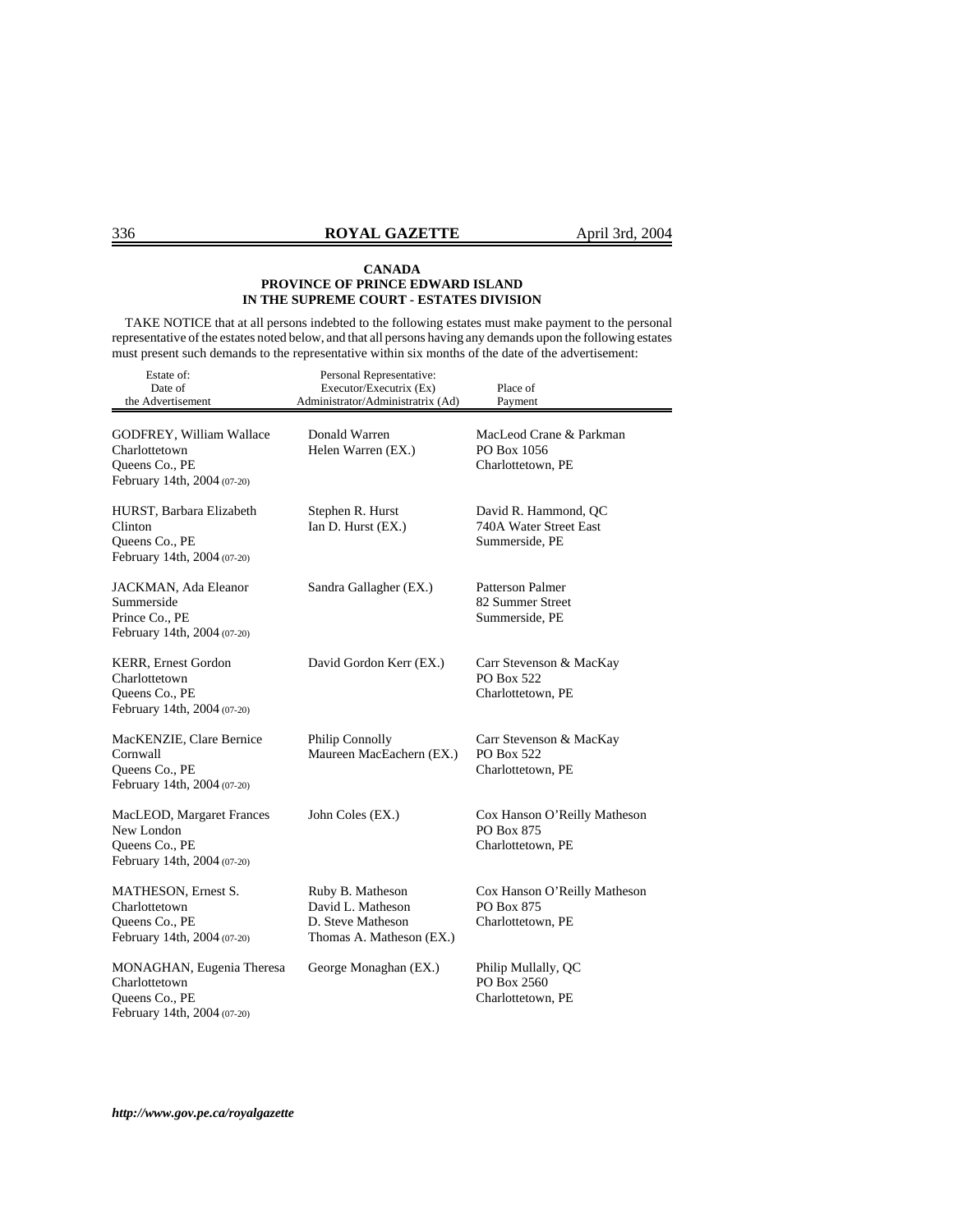TAKE NOTICE that at all persons indebted to the following estates must make payment to the personal representative of the estates noted below, and that all persons having any demands upon the following estates must present such demands to the representative within six months of the date of the advertisement:

| Estate of:<br>Date of<br>the Advertisement                                                | Personal Representative:<br>Executor/Executrix (Ex)<br>Administrator/Administratrix (Ad) | Place of<br>Payment                                                         |
|-------------------------------------------------------------------------------------------|------------------------------------------------------------------------------------------|-----------------------------------------------------------------------------|
| MOORE, Angus MacLeod<br>Toronto<br>Ontario<br>February 14th, 2004 (07-20)                 | <b>Barry Moore</b><br>Duane Moore (EX.)                                                  | Alfred K. Fraser, QC<br>PO Box 516<br>Montague, PE                          |
| O'ROURKE, Charlotte J.<br>Charlottetown<br>Queens Co., PE<br>February 14th, 2004 (07-20)  | Catherine A. Clarey<br>Thomas D. O'Rourke (EX.)                                          | Carr Stevenson & MacKay<br>PO Box 522<br>Charlottetown, PE                  |
| WARREN, Georgie Blanche<br>Summerside<br>Prince Co., PE<br>February 14th, 2004 (07-20)    | George William Rix (EX.)                                                                 | Ramsay & Clark<br>PO Box 96<br>Summerside, PE                               |
| YOUNKER, Harry Stavert<br>Stratford<br>Queens Co., PE<br>February 14th, 2004 (07-20)      | Doris Jean Younker (EX.)                                                                 | Alfred K. Fraser, QC<br>PO Box 516<br>Montague, PE                          |
| BROOKINS, Nelson Aubrey<br>Kensington<br>Prince Co., PE<br>February 7th, 2004 (06-19)     | Sheldon Stewart (EX.)                                                                    | David R. Hammond, QC<br>740A Water Street East<br>Summerside, PE            |
| BURNS, Edna Eileen<br>Lower Freetown<br>Prince Co., PE<br>February 7th, 2004 (06-19)      | <b>Brenton Garth Burns</b><br>Valerie Joyce Burns<br>Shirley Wills Burns (EX.)           | Ramsay & Clark<br><b>PO Box 96</b><br>Summerside, PE                        |
| CRASWELL, Colin Matheson<br>Charlottetown<br>Queens Co., PE<br>February 7th, 2004 (06-19) | Ora Waigh (EX.)                                                                          | <b>Stewart McKelvey Stirling Scales</b><br>PO Box 2140<br>Charlottetown, PE |
| HIRST, Kathleen Mary<br>Summerside<br>Prince Co., PE<br>February 7th, 2004 (06-19)        | Amanda Louise Hirst<br>Deborah Hirst McDonald (EX.)                                      | David R. Hammond, QC<br>740A Water Street East<br>Summerside, PE            |
| JOHNSTONE, Norman<br>Summerside<br>Prince Co., PE<br>February 7th, 2004 (06-19)           | Allan Johnstone (EX.)                                                                    | Lyle & McCabe<br>PO Box 300<br>Summerside, PE                               |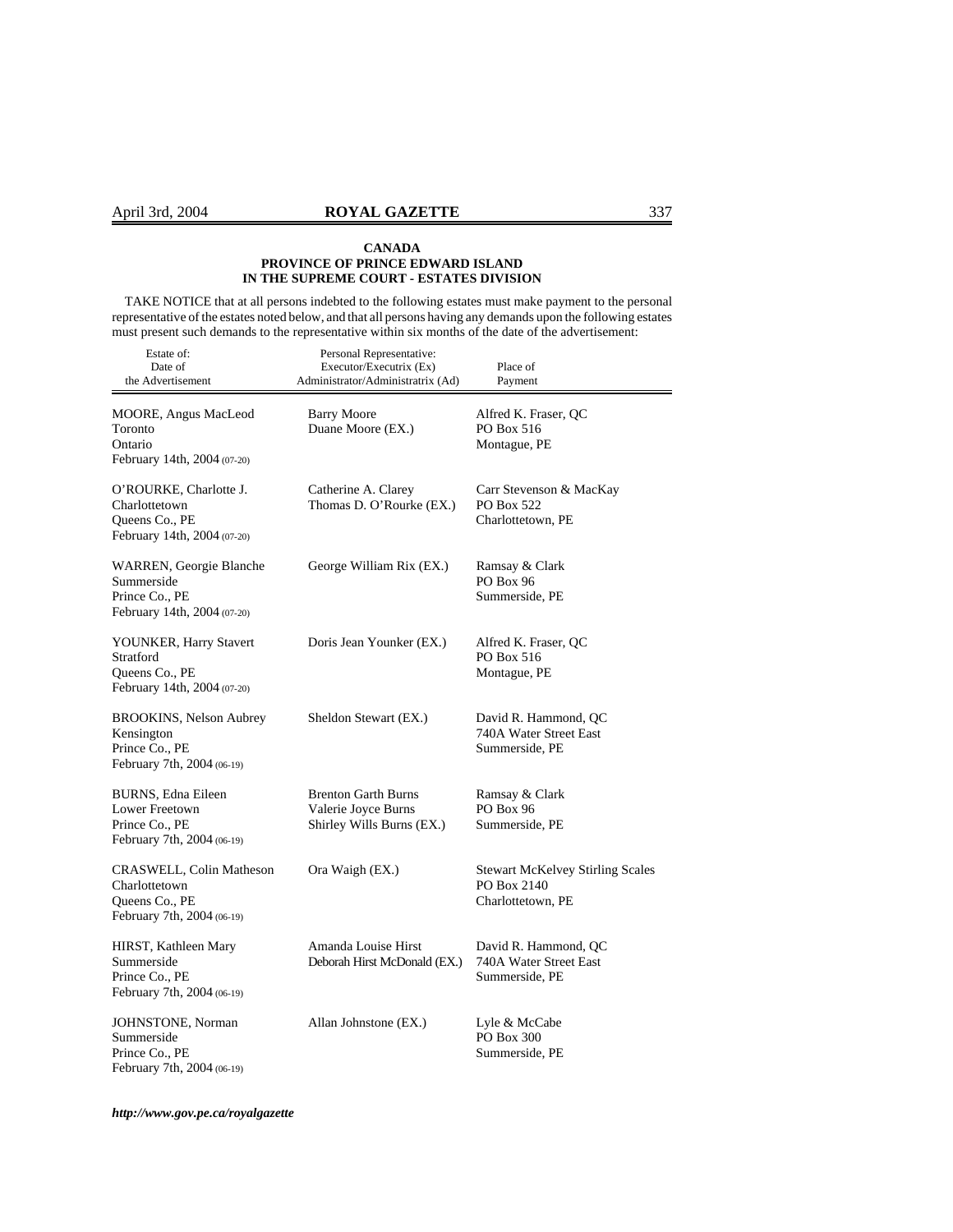TAKE NOTICE that at all persons indebted to the following estates must make payment to the personal representative of the estates noted below, and that all persons having any demands upon the following estates must present such demands to the representative within six months of the date of the advertisement:

| Estate of:<br>Date of<br>the Advertisement                                                                          | Personal Representative:<br>Executor/Executrix (Ex)<br>Administrator/Administratrix (Ad) | Place of<br>Payment                                                                          |
|---------------------------------------------------------------------------------------------------------------------|------------------------------------------------------------------------------------------|----------------------------------------------------------------------------------------------|
| NEILL, Arnold Willis<br>Charlottetown<br>(Formerly of North Milton)<br>Queens Co., PE<br>February 7th, 2004 (06-19) | Serita Newman (EX.)                                                                      | <b>McInnes Cooper</b><br><b>BDC</b> Place<br>Suite 620, 119 Kent Street<br>Charlottetown, PE |
| NIELSEN, Frederick Dennis<br>Murray River<br>Kings Co., PE<br>February 7th, 2004 (06-19)                            | Myrna Ferne Peachey (EX.)                                                                | Ian W. H. Bailey<br>PO Box 1850<br>Charlottetown, PE                                         |
| RAFTER, Henry Douglas<br>Murray Harbour<br>Kings Co., PE<br>February 7th, 2004 (06-19)                              | Dianne Rafter<br>John Hopkins (EX.)                                                      | Alfred K. Fraser, QC<br>PO Box 516<br>Montague, PE                                           |
| WOOD, Pansy Florine<br>Charlottetown<br>Queens Co., PE<br>February 7th, 2004 (06-19)                                | George Wright (EX.)                                                                      | <b>McInnes Cooper</b><br><b>BDC</b> Place<br>Suite 620, 119 Kent Street<br>Charlottetown, PE |
| HARNISH, Jenny Louise<br>Margate<br>Prince Co., PE<br>January 31st, 2004 (05-18)                                    | John Weldon Clark<br>Kyler Clark Bowness (EX.)                                           | <b>Kyler Clark Bowness</b><br>203 Cousins Court<br>Summerside, PE                            |
| MacDONALD, Howard David<br>Stratford<br>Queens Co., PE<br>January 31st, 2004 (05-18)                                | Leanne Gayford<br>Boyd MacDonald (EX.)                                                   | Campbell Stewart<br>PO Box 485<br>Charlottetown, PE                                          |
| <b>MURPHY, Peter Cletus</b><br>Charlottetown<br>Queens Co., PE<br>January 31st, 2004 (05-18)                        | Clifford Murphy<br>Shawn McCarvill (EX.)                                                 | <b>Stewart McKelvey Stirling Scales</b><br>PO Box 2140<br>Charlottetown, PE                  |
| ROGERS, Irene Mary Theresa<br>Summerside<br>Prince Co., PE<br>January 31st, 2004 (05-18)                            | Joan Hodge<br>Eleanor "Kitty" MacLeod (EX.)                                              | <b>Patterson Palmer</b><br>82 Summer Street<br>Summerside, PE                                |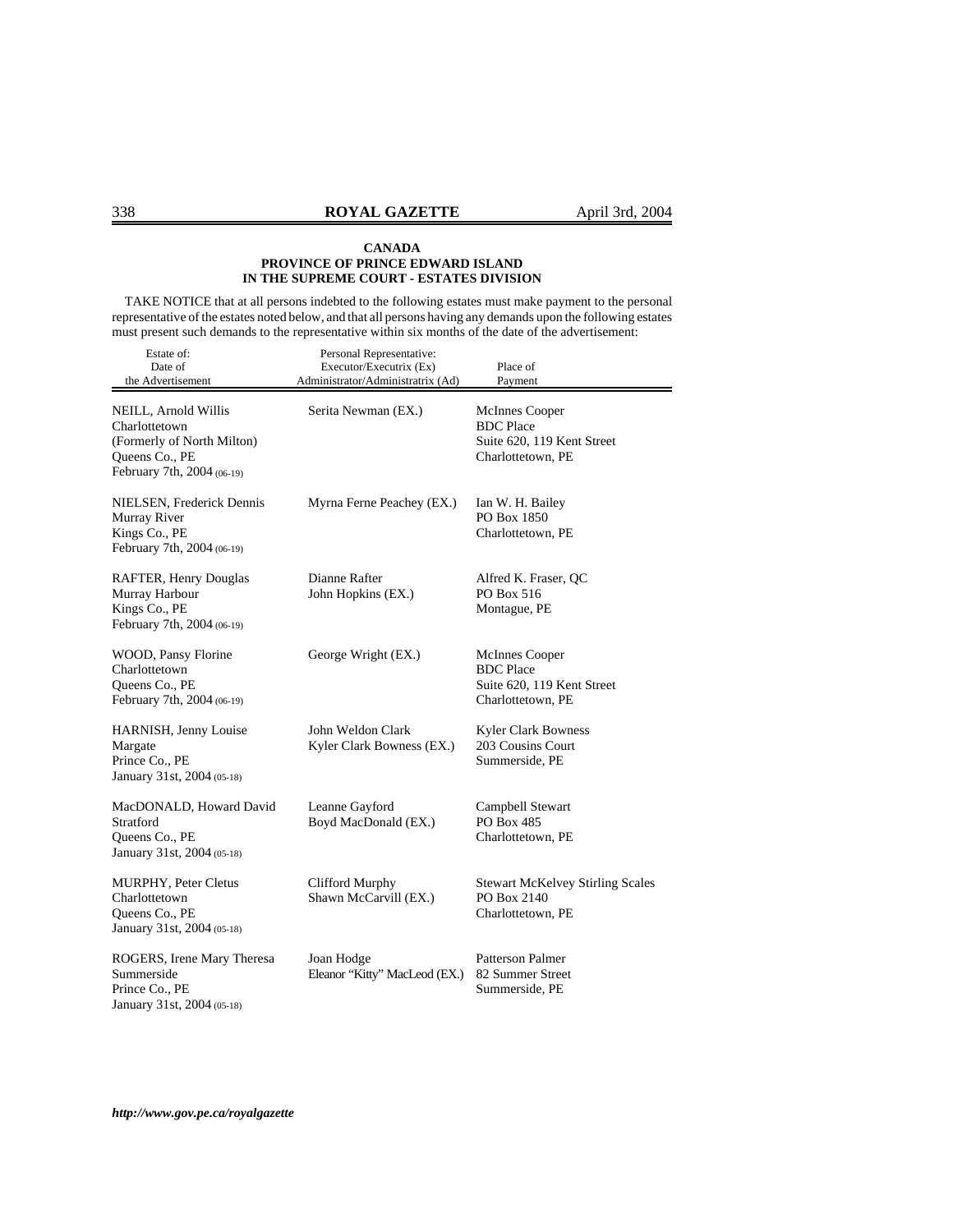TAKE NOTICE that at all persons indebted to the following estates must make payment to the personal representative of the estates noted below, and that all persons having any demands upon the following estates must present such demands to the representative within six months of the date of the advertisement:

| Estate of:<br>Date of<br>the Advertisement                                                       | Personal Representative:<br>Executor/Executrix (Ex)<br>Administrator/Administratrix (Ad) | Place of<br>Payment                                          |
|--------------------------------------------------------------------------------------------------|------------------------------------------------------------------------------------------|--------------------------------------------------------------|
| WILSON, Albert Joseph<br>Windsor<br>Ontario<br>January 31st, 2004 (05-18)                        | Robert James Wilson<br>Albert Joseph P. Wilson (EX.) PO Box 875                          | Cox Hanson O'Reilly Matheson<br>Charlottetown, PE            |
| WILSON, Josephine May<br>Windsor<br>Ontario<br>January 31st, 2004 (05-18)                        | Robert James Wilson<br>Albert Joseph P. Wilson (EX.) PO Box 875                          | Cox Hanson O'Reilly Matheson<br>Charlottetown, PE            |
| <b>BUCHANAN, Corey Grant</b><br>Charlottetown<br>Queens Co., PE<br>January 31st, 2004 (05-18)    | Grant Buchanan<br>Michelle Buchanan (AD.)                                                | Regena Kaye Russell<br>PO Box 383<br>O'Leary, PE             |
| BERNARD, Amy Violet<br>Freetown<br>Prince Co., PE<br>January 24th, 2004 (04-17)                  | Donna Haugh<br>Wendell Bernard (EX.)                                                     | Lyle & McCabe<br>PO Box 300<br>Summerside, PE                |
| <b>BLACQUIERE, Gregory Francis</b><br>Summerside<br>Prince Co., PE<br>January 24th, 2004 (04-17) | Donald Aube<br>Roger Duguay (EX.)                                                        | Donald Schurman<br>155A Arcona Street<br>Summerside, PE      |
| <b>BURKE, Lester W.</b><br>Fortune Bridge<br>Kings Co., PE<br>January 24th, 2004 (04-17)         | Roland A. Burke<br>Gary D. Burke<br>Willard L. Burke (EX.)                               | Allen J. MacPhee Law Corporation<br>PO Box 238<br>Souris, PE |
| DEWAR, Gladys Irene<br>Montague<br>Kings Co., PE<br>January 24th, 2004 (04-17)                   | <b>Rosemary Dewar</b><br>John Miodowski (EX.)                                            | Macnutt & Dumont<br>PO Box 965<br>Charlottetown, PE          |
| GAUDET, Harold Arthur<br>Charlottetown<br>Queens Co., PE<br>January 24th, 2004 (04-17)           | Patricia Mary Gaudet (EX.)                                                               | Philip Mullally, QC<br>PO Box 2560<br>Charlottetown, PE      |
| HENNEBERY, Eileen<br>Charlottetown<br>Queens Co., PE<br>January 24th, 2004 (04-17)               | Clare Butler (EX.)                                                                       | Carr Stevenson & MacKay<br>PO Box 522<br>Charlottetown, PE   |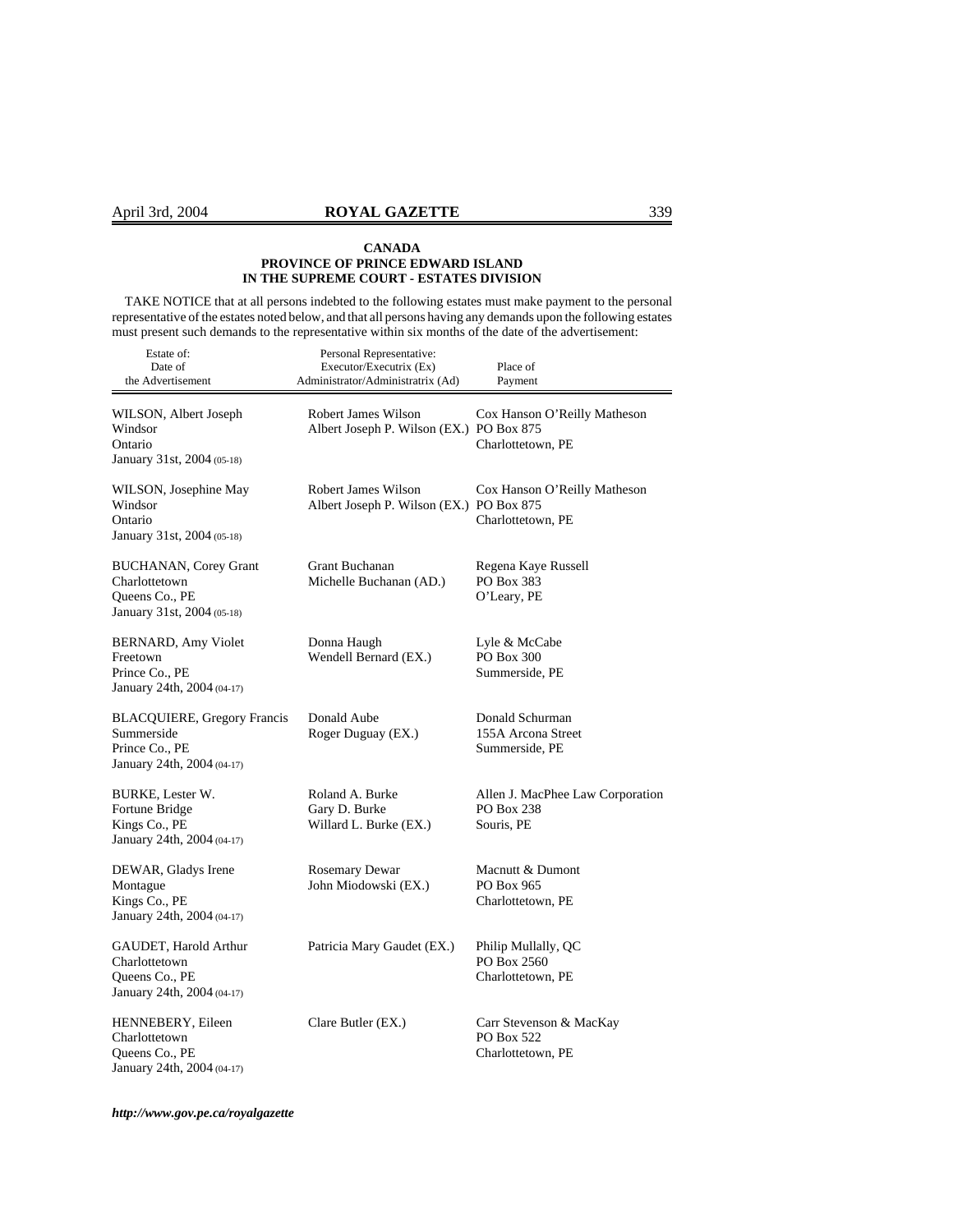TAKE NOTICE that at all persons indebted to the following estates must make payment to the personal representative of the estates noted below, and that all persons having any demands upon the following estates must present such demands to the representative within six months of the date of the advertisement:

| Estate of:<br>Date of<br>the Advertisement                                                                            | Personal Representative:<br>Executor/Executrix (Ex)<br>Administrator/Administratrix (Ad) | Place of<br>Payment                                               |
|-----------------------------------------------------------------------------------------------------------------------|------------------------------------------------------------------------------------------|-------------------------------------------------------------------|
| MacPHERSON, Barbara Anne<br>Rogers<br>Charlottetown<br>Queens Co., PE<br>January 24th, 2004 (04-17)                   | Deborah Gee (EX.)                                                                        | Carr Stevenson & MacKay<br><b>PO Box 522</b><br>Charlottetown, PE |
| GALLANT, Emmett Cyril<br>Bristol<br>Kings Co., PE<br>January 24th, 2004 (04-17)                                       | Ethel P. Gallant<br>Glen J. Gallant<br>Christine M. MacDonald (AD.) Charlottetown, PE    | Carr Stevenson & MacKay<br>PO Box 522                             |
| McKINNON, John A.<br>Charlottetown<br>Queens Co., PE<br>January 24th, 2004 (04-17)                                    | Bennett McKinnon (AD.)                                                                   | Diamond & Associates<br>PO Box 39<br>Charlottetown, PE            |
| GALLANT, Delma Julia<br>Charlottetown<br>Queens Co., PE<br>January 17th, 2004 (03-16)                                 | <b>Earnest Gallant</b><br>Edwin Gallant (EX.)                                            | Key McKnight & Maynard<br>PO Box 177<br>O'Leary, PE               |
| GUNN, Sheldon Robert<br>West St. Peters<br><b>Mount Stewart RR#2</b><br>Kings Co., PE<br>January 17th, 2004 (03-16)   | <b>Sterling Gunn</b><br>Alvin Gunn (EX.)                                                 | MacLeod Crane & Parkman<br>PO Box 1056<br>Charlottetown, PE       |
| KATZENBERGER, William L.<br><b>Silver Springs</b><br>Montgomery County<br>Maryland, USA<br>January 17th, 2004 (03-16) | Marjorie B. Katzenberger(EX.) Foster Hennessey MacKenzie                                 | PO Box 38<br>Charlottetown, PE                                    |
| LINKLETTER, Harriet Emeline<br>Summerside<br>Prince Co., PE<br>January 17th, 2004 (03-16)                             | A. Gordon Linkletter (EX.)                                                               | Taylor McLellan<br>PO Box 35<br>Summerside, PE                    |
| McLELLAN, John Urban Alphonse Anne Rosella Williams (EX.)<br>Oshawa<br>Ontario<br>January 17th, 2004 (03-16)          |                                                                                          | Taylor McLellan<br>PO Box 35<br>Summerside, PE                    |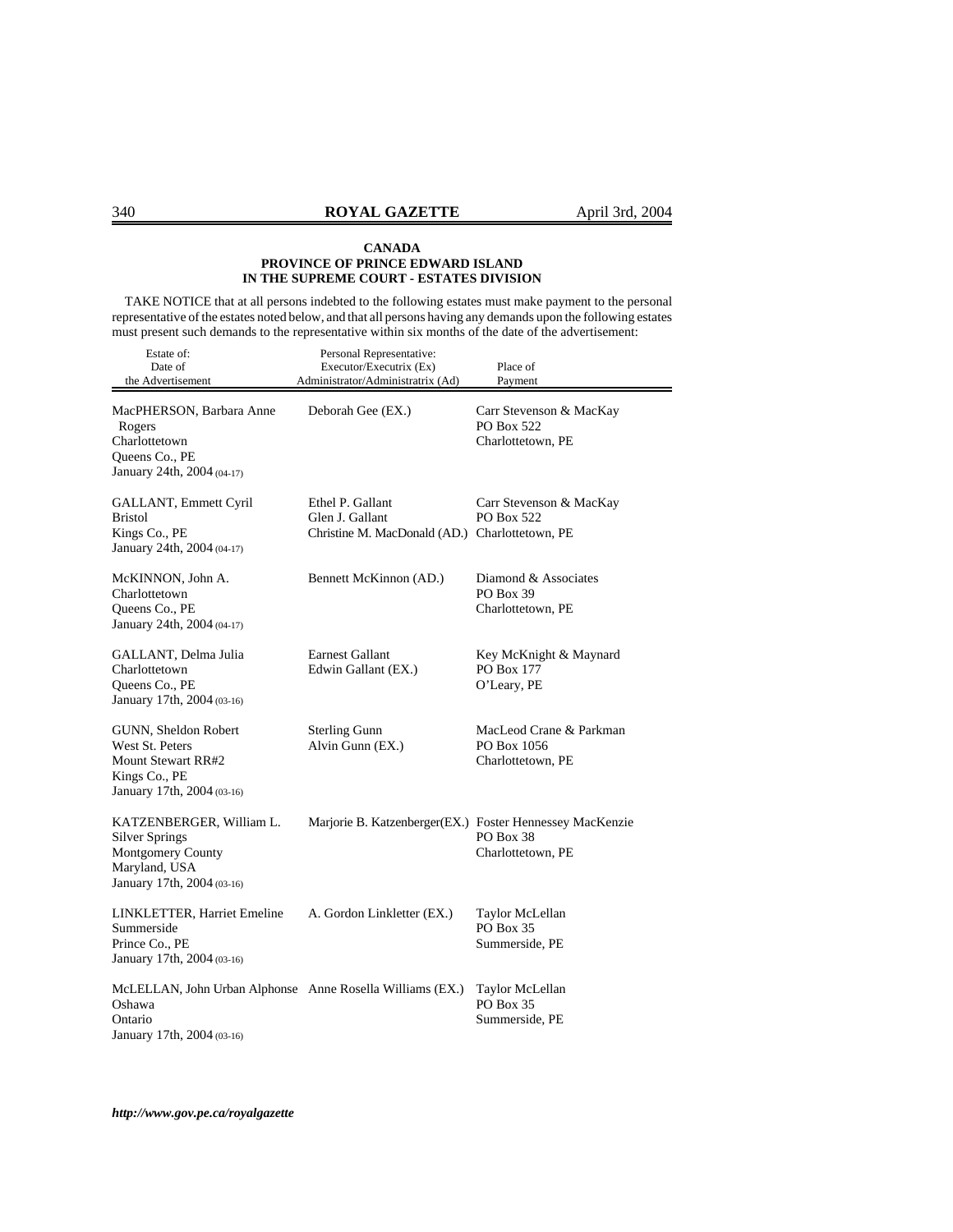TAKE NOTICE that at all persons indebted to the following estates must make payment to the personal representative of the estates noted below, and that all persons having any demands upon the following estates must present such demands to the representative within six months of the date of the advertisement:

| Estate of:<br>Date of<br>the Advertisement                                                      | Personal Representative:<br>Executor/Executrix (Ex)<br>Administrator/Administratrix (Ad) | Place of<br>Payment                                                         |
|-------------------------------------------------------------------------------------------------|------------------------------------------------------------------------------------------|-----------------------------------------------------------------------------|
| <b>NORTON, Mary Eileen</b><br>Charlottetown<br>Queens Co., PE<br>January 17th, 2004 (03-16)     | John Edward Norton (EX.)                                                                 | <b>Stewart McKelvey Stirling Scales</b><br>PO Box 2140<br>Charlottetown, PE |
| SHARPE, Agatha F.<br><b>West Devon</b><br>Prince Co., PE<br>January 17th, 2004 (03-16)          | Paul Sharpe<br>Alan Sharpe (EX.)                                                         | J. Allan Shaw Law Corporation<br>$PO$ Box 40<br>Alberton, PE                |
| TANDON, Sarla<br>Mississauga<br>Ontario<br>January 17th, 2004 (03-16)                           | Asha Kumaria (AD.)                                                                       | Donald Schurman<br>155A Arcona Street<br>Summerside, PE                     |
| MacKIE, Carolyn Joyce<br>Stratford<br>Queens Co., PE<br>January 3rd, 2004 (01-14)               | Fred Burke (EX.)                                                                         | Patterson Palmer<br>PO Box 486<br>Charlottetown, PE                         |
| SIROIS, Ronald S.<br>Rumford<br><b>Oxford County</b><br>Maine, USA<br>January 3rd, 2004 (01-14) | Gayle A. Sirois (EX.)                                                                    | <b>Foster Hennessey MacKenzie</b><br>PO Box 38<br>Charlottetown, PE         |
| NICHOLSON, Angus A.<br>Mount Buchanan<br>Queens Co., PE<br>January 3rd, 2004 (01-14)            | Alice Whitlock (AD.)                                                                     | Alfred K. Fraser, QC<br>PO Box 516<br>Montague, PE                          |
| WILLIAMS, Keith Irving<br>Charlottetown<br>Queens Co., PE<br>January 3rd, 2004 (01-14)          | Kelly Dawn Oliver (AD.)                                                                  | MacLeod Crane & Parkman<br>PO Box 1056<br>Charlottetown, PE                 |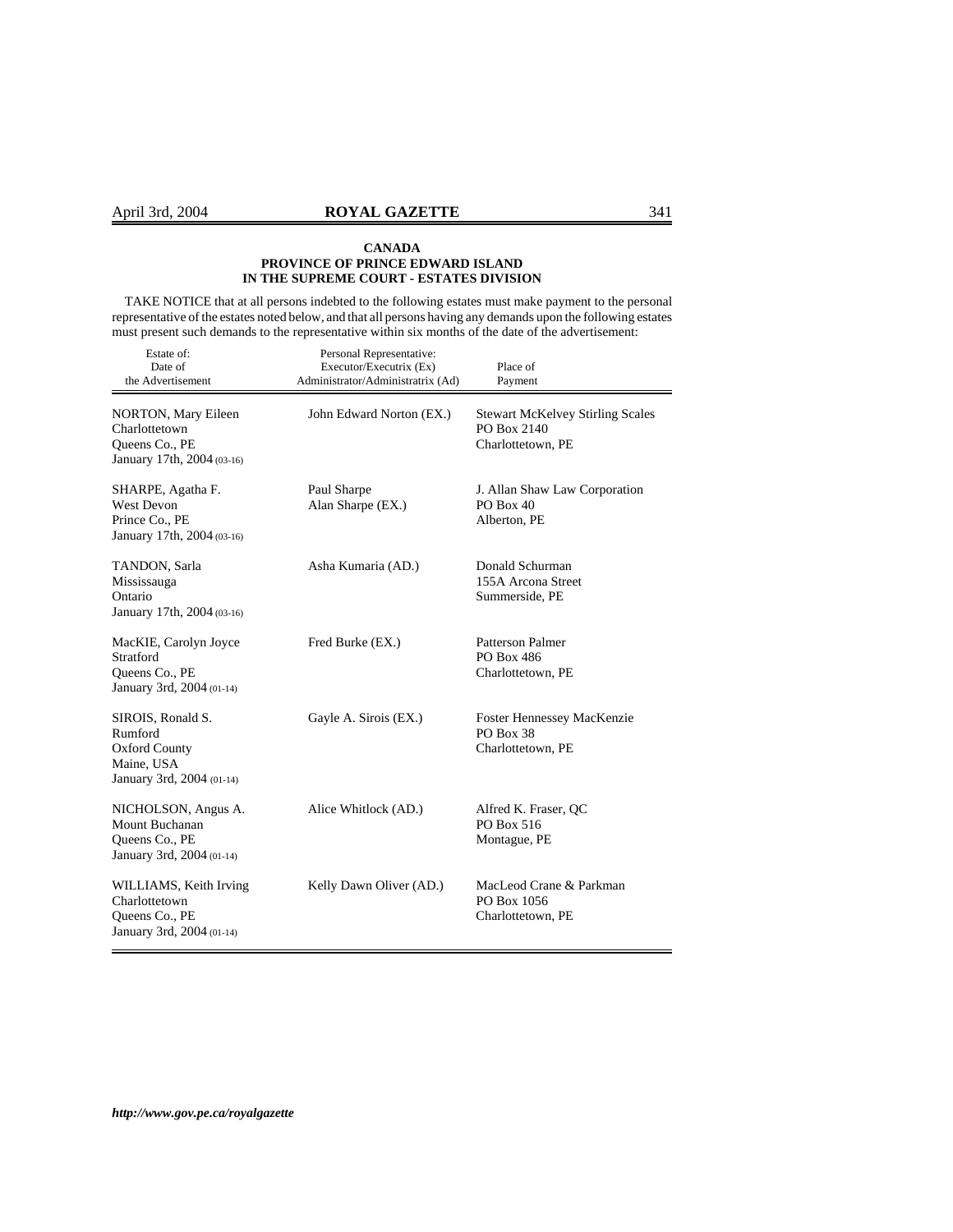#### **EPPEI 04-04 EGG PRODUCERS OF PRINCE EDWARD ISLAND**

BOARD ORDER: EPPEI 04-04 EFFECTIVE: March 28, 2004 ISSUED: March 25, 2004

Under the Prince Edward Island Egg Commodity Marketing Plan and the *Natural Products Marketing Act*, R.S.P.E.I.1988, Cap. N–3, the Egg Producers of Prince Edward Island makes the following Order:

#### PRICE DETERMINATION ORDER - AMENDMENT

Application

1. This Order amends the prices contained in Section 4 of Board Order 86-7.

Prices amended

> 2. Section 4 of Board Order 86-7 is hereby amended by the deletion of clauses (a) (b) and (d) and the substitution therefore of the following:

(a) minimum Canada Grade A Producer Price by the dozen:

| Ex Large | \$1.58 |
|----------|--------|
| Large    | \$1.58 |
| Medium   | \$1.51 |
| Small    | \$1.08 |

(b) minimum Canada Grade A Wholesale Carton Price:

| Extra Large | \$2.07 |
|-------------|--------|
| Large       | \$2.04 |
| Medium      | \$1.97 |
| Small       | \$1.54 |

(d) minimum Canada Grade A Spot Price:

| Extra Large | \$1.95 |
|-------------|--------|
| Large       | \$1.92 |
| Medium      | \$1.85 |
| Small       | \$1.42 |

3. This Order shall come into force on the **28th** day of **March, 2004.**

Dated at Charlottetown, Prince Edward Island, this 25th day of March, 2004.

Leith Murray, Chairman Donald Drake, Secretary

14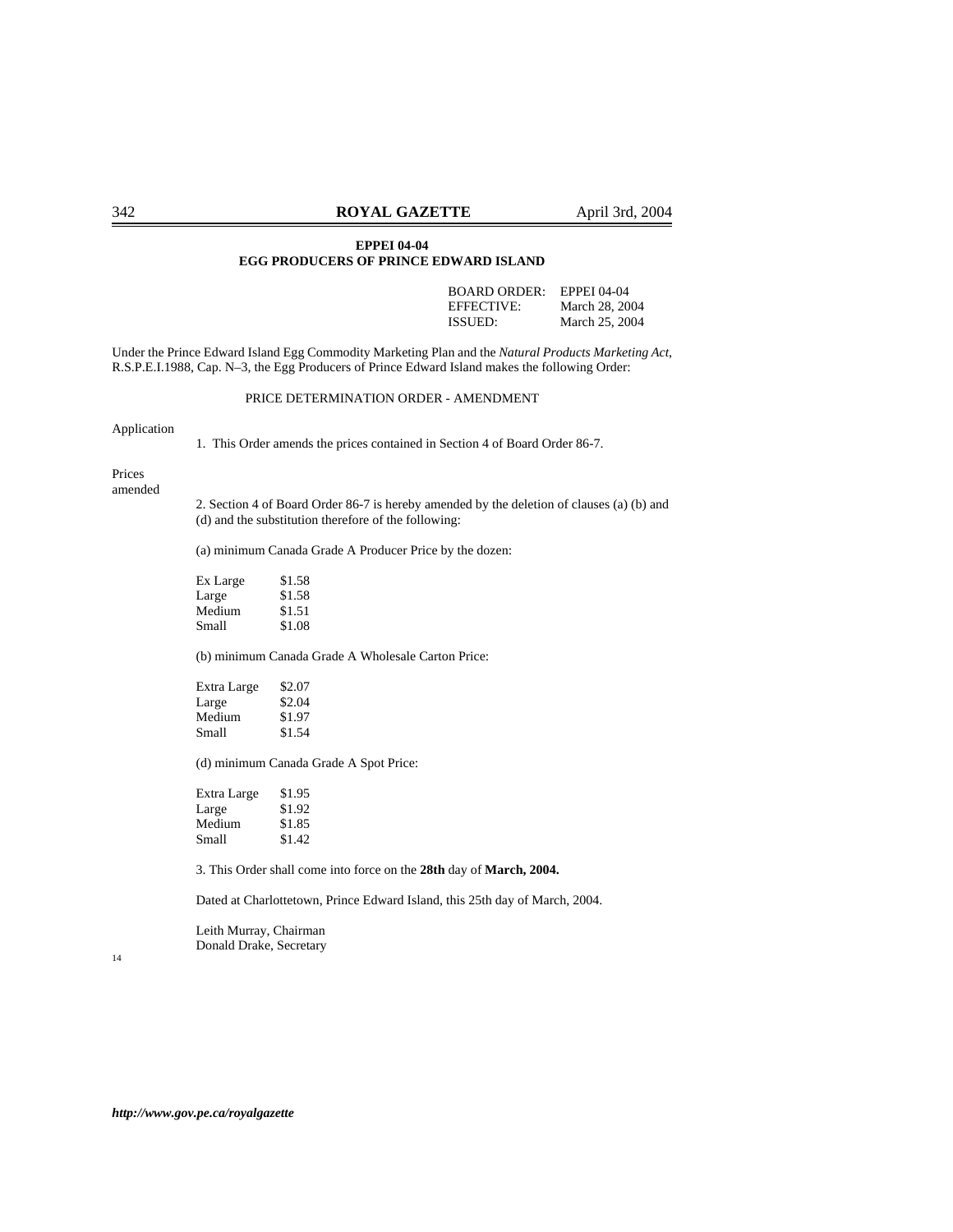#### April 3rd, 2004 **ROYAL GAZETTE** 343

#### **EPPEI 04-05 EGG PRODUCERS OF PRINCE EDWARD ISLAND**

BOARD ORDER: EPPEI 04-05<br>EFFECTIVE: March 28. 20 EFFECTIVE: March 28, 2004<br>ISSUED: March 29, 2004 March 29, 2004

Under the Prince Edward Island Egg Commodity Marketing Plan and the *Natural Products Marketing Act*, R.S.P.E.I.1988, Cap. N–3, the Egg Producers of Prince Edward Island makes the following Order:

#### PRICE DETERMINATION ORDER - AMENDMENT

Application

1. This Order amends the prices contained in Section 4 of Board Order 86-7.

Prices amended

> 2. Section 4 of Board Order 86-7 is hereby amended by the deletion of clauses (a) (b) and (d) and the substitution therefore of the following:

(a) minimum Canada Grade A Producer Price by the dozen:

| Ex Large | \$1.59 |
|----------|--------|
| Large    | \$1.59 |
| Medium   | \$1.52 |
| Small    | \$1.09 |

(b) minimum Canada Grade A Wholesale Carton Price:

| Extra Large | \$2.07 |
|-------------|--------|
| Large       | \$2.04 |
| Medium      | \$1.97 |
| Small       | \$1.54 |

(d) minimum Canada Grade A Spot Price:

| \$1.95 |
|--------|
| \$1.92 |
| \$1.85 |
| \$1.42 |
|        |

3. This Order shall come into force on the **28th** day of **March, 2004.**

Dated at Charlottetown, Prince Edward Island, this 29th day of March, 2004.

Leith Murray, Chairman Donald Drake, Secretary

14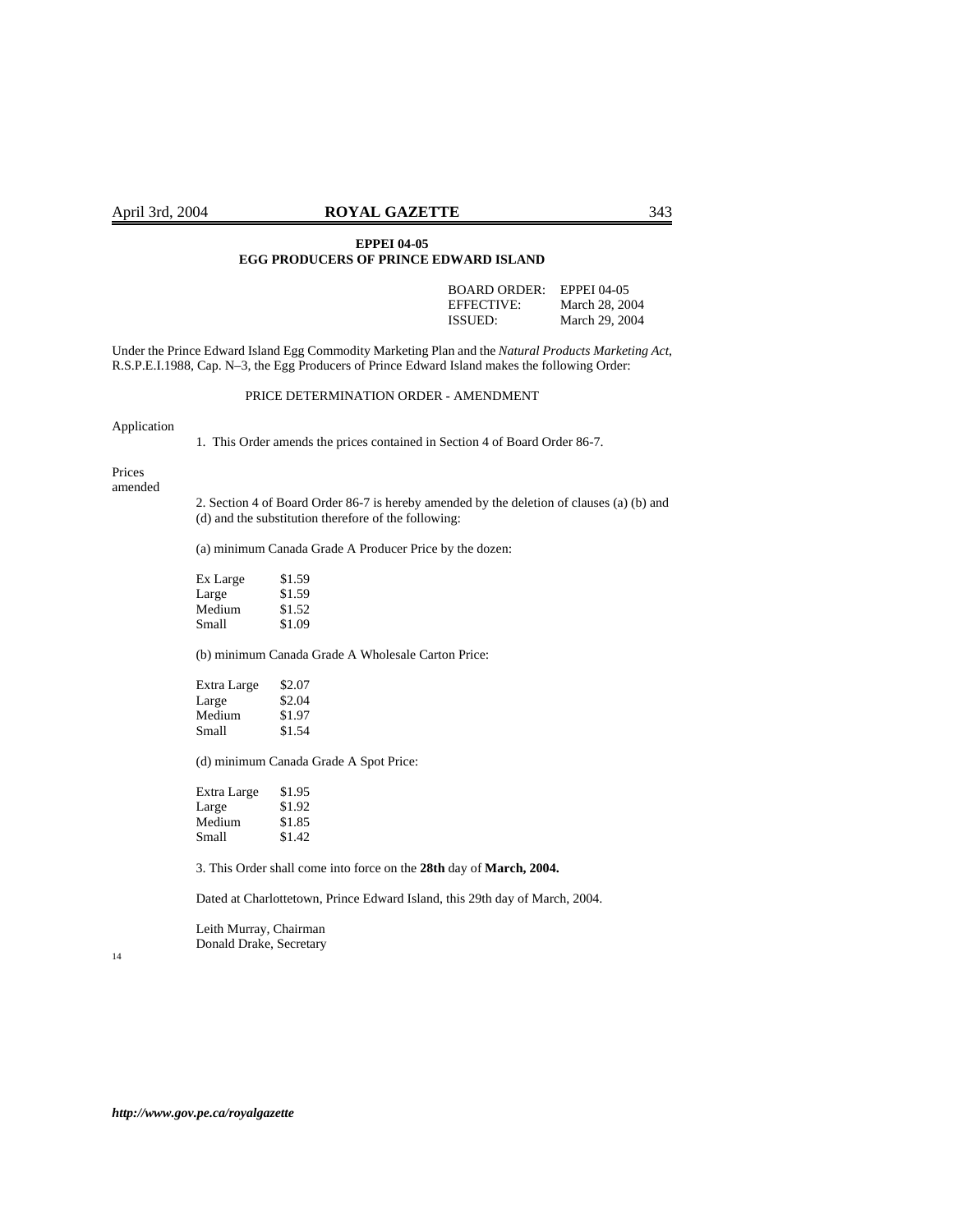#### **NOTICE OF CHANGE OF CORPORATE NAME** Companies Act

R.S.P.E.I. 1988, CAP. C-14, S. 81.1

Public Notice is hereby given that under the *Companies Act* the following corporation has changed its corporate name:

|                 | Former Name D.C. TIRES & SERVICE |
|-----------------|----------------------------------|
|                 | LTD.                             |
|                 | New Name D.C. TIRE SALES &       |
|                 | SERVICE LTD.                     |
| Effective Date: | March 22, 2004                   |
|                 | Former Name NEW PERFECTION       |
|                 | PROPERTIES LIMITED               |
| New Name        | PERFECTION PROPERTIES            |
|                 | <b>LIMITED</b>                   |
| Effective Date: | March 23, 2004                   |
| 14              |                                  |

# **NOTICE OF DISSOLUTION** Partnership Act

R.S.P.E.I. 1988, Cap. P-1

Public Notice is hereby given that a Notice of Dissolution has been filed under the *Partnership Act* for each of the following:

| Name: A DESIGNED DESTINY       |                |
|--------------------------------|----------------|
| Owner: Kenneth L. Pierce       |                |
| Alice M. Taylor                |                |
| <b>Registration Date:</b>      | March 19, 2004 |
| Name: JEWELL'S PRODUCE         |                |
| Owner: Irwin Jewell            |                |
| Edwin Jewell                   |                |
| Dale Jewell                    |                |
| <b>Registration Date:</b>      | March 23, 2004 |
| Name: MACLEOD, CRANE & PARKMAN |                |
| Owner: David E. MacLeod        |                |
| Dolores M. Crane               |                |
| Catherine M. Parkman           |                |

# **NOTICE OF GRANTING LETTERS PATENT**

Registration Date: March 29, 2004

Companies Act R.S.P.E.I. 1988, Cap. C-14, s.11,

Public Notice is hereby given that under the *Companies Act* Letters Patent have been issued by the Minister to the following:

*http://www.gov.pe.ca/royalgazette*

James J. Hornby

14

| Name:                                                                     | 100503 P.E.I. INC.<br>19 Goodwill Avenue                                                      |                |  |
|---------------------------------------------------------------------------|-----------------------------------------------------------------------------------------------|----------------|--|
| Charlottetown, PE C1A 3C9<br><b>Incorporation Date:</b><br>March 19, 2004 |                                                                                               |                |  |
| Name:                                                                     | 100506 P.E.I. INC.<br>94 Watts Avenue                                                         |                |  |
|                                                                           | Charlottetown, PE C1E 2C1<br><b>Incorporation Date:</b>                                       | March 22, 2004 |  |
| Name:                                                                     | CHEZKI LTD.<br>34 Wallace Drive                                                               |                |  |
|                                                                           | Charlottetown, PE C1E 1A9<br><b>Incorporation Date:</b>                                       | March 19, 2004 |  |
| Name:                                                                     | ISLAND FITNESS COUNCIL INC.<br>40 Enman Crescent                                              |                |  |
|                                                                           | Charlottetown, PE C1E 1E6                                                                     |                |  |
|                                                                           | <b>Incorporation Date:</b>                                                                    | March 19, 2004 |  |
| Name:                                                                     | OCEAN CHOICE PEI INC.<br>50 Water Street<br><b>Box 522</b><br>Charlottetown, PE C1A 7L1       |                |  |
| March 24, 2004<br>Incorporation Date:                                     |                                                                                               |                |  |
| Name:                                                                     | <b>SUMMERSIDE COMMUNITY</b><br>NETWORK (SCN) INC.<br>82 Summer Street                         |                |  |
|                                                                           | Summerside, PE C1N 3H9                                                                        |                |  |
| <b>Incorporation Date:</b>                                                |                                                                                               | March 16, 2004 |  |
| Name:                                                                     | THE AIR CADET LEAGUE OF<br>CANADA - PEI PROVINCIAL<br><b>COMMITTEE INC.</b><br>15 Spring Lane |                |  |
|                                                                           | Charlottetown, PE C1A 5Z6<br>Incorporation Date:                                              | March 17, 2004 |  |
| Name:                                                                     | THE SIGN COMPANY (2004) LTD.<br>20 Water Street                                               |                |  |
| Summerside, PE C1N 1A1<br>March 24, 2004<br>Incorporation Date:           |                                                                                               |                |  |
| Name:                                                                     | WEST PRINCE SPORTS COUNCIL<br>LTD.                                                            |                |  |
| 14                                                                        | O'Leary, PE C0B 1V0<br><b>Incorporation Date:</b>                                             | March 18, 2004 |  |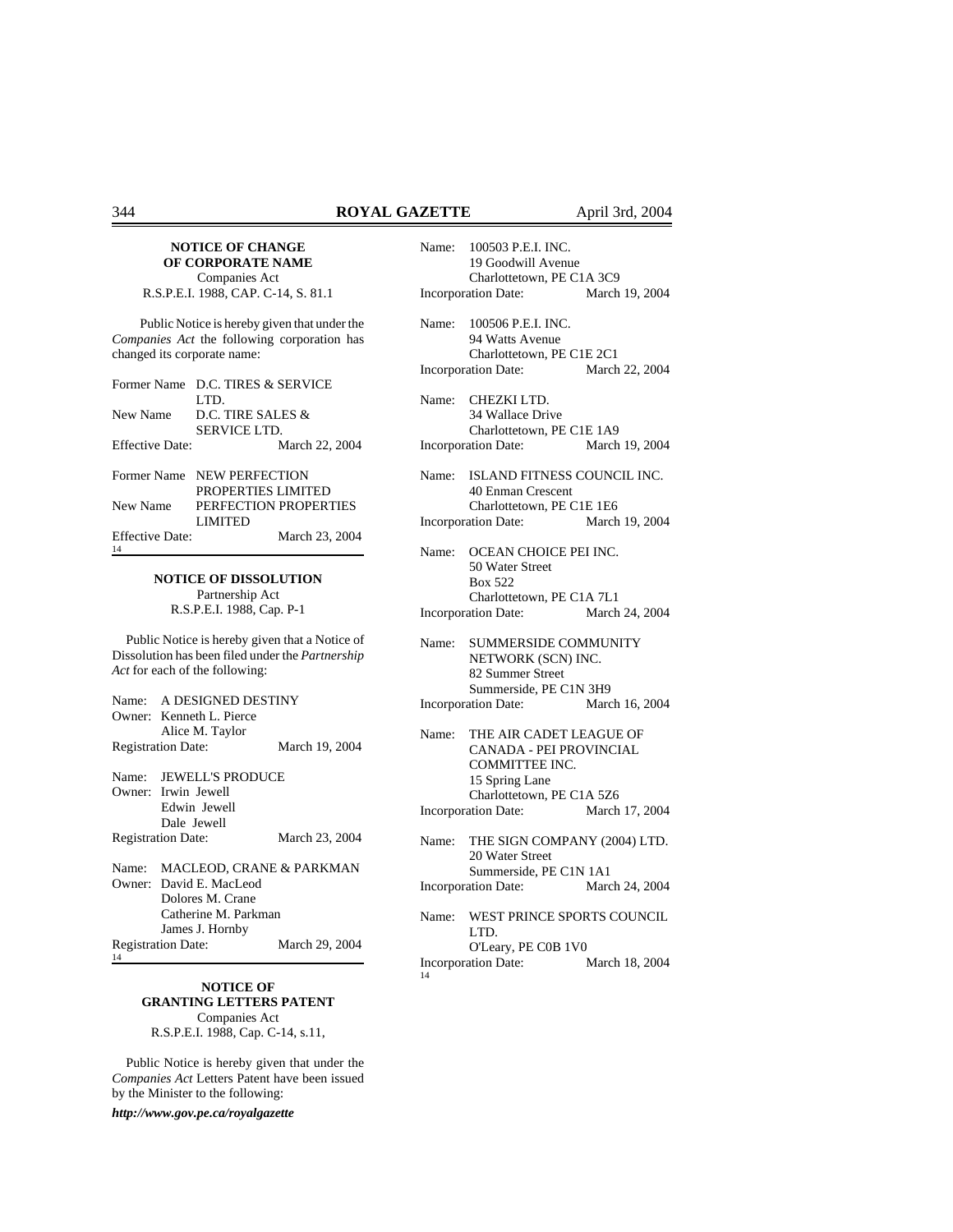R.S.P.E.I. 1988, Cap. C-14, s.18, s.3

Public Notice is hereby given that under the *Companies Act* supplementary letters patent have been issued by the Minister to the following:

Name: VETERINARY MANAGEMENT SERVICES LTD.

Purpose To increase authorized capital. Effective Date: February 26, 2004

Name: WIBRAL HOLDINGS LTD. Purpose To vary the share capital. Effective Date: March 22, 2004 14

## **NOTICE OF REGISTRATION**

Partnership Act R.S.P.E.I. 1988, Cap. P-1, s.52 and s.54(1)

Public Notice is hereby given that the following Declarations have been filed under the *Partnership Act*:

Name: CARRERAS Owner: ROTHMANS, BENSON & HEDGES INC. 1500 Don Mills Road Toronto, ON M3B 3L1 Registration Date: March 22, 2004

Name: DAVID E. MACLEOD LAW OFFICE Owner: David E. MacLeod 55 Charlotte Drive Charlottetown, PE C1A 2N6 Registration Date: March 29, 2004

Name: PERFORMANCE DETAILING Owner: STREET PERFORMANCE & POWER ELECTRONICS COMPANY LTD. 42 Cornwall Road Cornwall, PE C0A 1H0 Registration Date: March 22, 2004

Name: ATLANTECH SYSTEMS AND EQUIPMENT

Owner: ATLANTECH ENGINEERING & ASSOCIATES INCORPORATED Box 2706, 89 Hillstrom Ave. Charlottetown, PE C1A 8C3 Registration Date: March 22, 2004 Name: ATLANTECH COMPANIES Owner: ATLANTECH ENGINEERING & ASSOCIATES INCORPORATED Box 2706 89 Hillstrom Ave. Charlottetown, PE C1A 8C3 Registration Date: March 22, 2004 Name: THE MORTGAGE CENTRE Owner: CIBC MORTGAGES INC. 33 Yonge Street Suite 700 Toronto, ON M5E 1G4 Registration Date: March 24, 2004 Name: SEACOR ATHLETIC Owner: SEACOR CONSTRUCTION LIMITED Suite 900 1959 Upper Water St., Box 997 Halifax, NS B3J 2X2 Registration Date: March 19, 2004 Name: SEACOR DOOR SYSTEMS Owner: SEACOR CONSTRUCTION LIMITED Suite 900 1959 Upper Water St, Box 997 Halifax, NS B3J 2X2 Registration Date: March 19, 2004 Name: SEACOR GROUP Owner: SEACOR CONSTRUCTION LIMITED Suite 900 1959 Upper Water Street, Box 997 Halifax, NS B3J 2X2 Registration Date: March 19, 2004 Name: MASTER BUILDERS Owner: DEGUSSA CONSTRUCTION CHEMICALS CANADA, LTD. 79 Kincort Street Toronto, ON M6M 3E4 Registration Date: March 25, 2004 Name: WATSON BOWMAN ACME Owner: DEGUSSA CONSTRUCTION CHEMICALS CANADA, LTD. 79 Kincort Street Toronto, ON M6M 3E4 Registration Date: March 25, 2004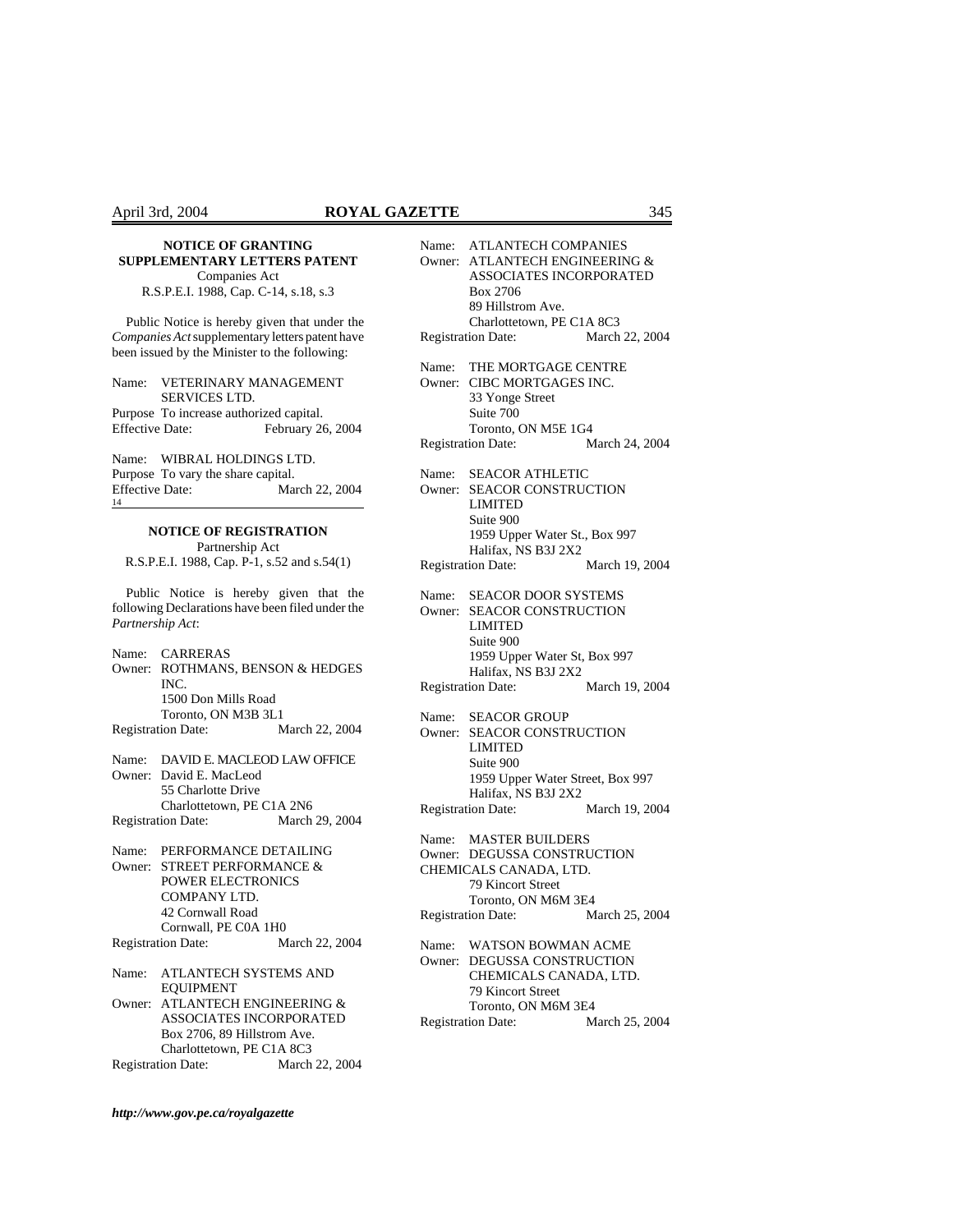|                            | Name: DEGUSSA WALL SYSTEMS<br>Owner: DEGUSSA CONSTRUCTION     |                |
|----------------------------|---------------------------------------------------------------|----------------|
|                            | CHEMICALS CANADA, LTD.                                        |                |
|                            | 79 Kincort Street                                             |                |
|                            | Toronto, ON M6M 3E4<br><b>Registration Date:</b>              | March 25, 2004 |
|                            |                                                               |                |
|                            | Name: DEGUSSA BUILDING SYSTEMS<br>Owner: DEGUSSA CONSTRUCTION |                |
|                            | CHEMICALS CANADA, LTD.                                        |                |
|                            | 79 Kincort Street                                             |                |
|                            | Toronto, ON M6M 3E4                                           |                |
|                            | <b>Registration Date:</b>                                     | March 25, 2004 |
|                            |                                                               |                |
|                            | Name: MASTER BUILDERS<br><b>TECHNOLOGIES</b>                  |                |
|                            | Owner: DEGUSSA CONSTRUCTION                                   |                |
|                            | CHEMICALS CANADA, LTD.                                        |                |
|                            | 79 Kincort Street                                             |                |
|                            | Toronto, ON M6M 3E4                                           |                |
|                            | <b>Registration Date:</b>                                     | March 25, 2004 |
|                            | Name: ANNABELL'S HOME AND GIFT                                |                |
|                            | Owner: Allana MacLean O'Halloran                              |                |
|                            | Box 518, O'Leary, PE C0B 1V0                                  |                |
|                            | Heather Knox                                                  |                |
|                            | R R # 3, O'Leary, PE C0B 1V0                                  |                |
|                            | <b>Registration Date:</b>                                     | March 22, 2004 |
|                            |                                                               |                |
|                            | Name: DRAGON FLY DESIGNS<br>Owner: Heather Knox               |                |
|                            | R R # 3, 357 Howlan Rd.                                       |                |
|                            | O'Leary, PE C0B 1V0                                           |                |
|                            | <b>Registration Date:</b>                                     | March 24, 2004 |
|                            | Name: EASTCOAST DRUMCRAFT                                     |                |
|                            | Owner: 6201229 Canada Corp.                                   |                |
|                            | Lower Montague                                                |                |
|                            | Montague, PE C0A 1R0                                          |                |
|                            | <b>Registration Date:</b>                                     | March 22, 2004 |
|                            | Name: FORDS PAVING & REPAIR                                   |                |
|                            | Owner: Michael Ford                                           |                |
|                            | R R # 10, Winsloe, PE C1E 1Z4                                 |                |
|                            | <b>Registration Date:</b>                                     | March 23, 2004 |
| Name:                      | FRIENDS COURTYARD CAFE                                        |                |
|                            | Owner: Brenda L. Marshall                                     |                |
|                            | Stanhope, R R # 1                                             |                |
| Little York PO, PE C0A 1P0 |                                                               |                |
| Darlene B. Thompson        |                                                               |                |
|                            | West Covehead                                                 |                |
|                            | Little York PO, PE C0A 1P0<br><b>Registration Date:</b>       | March 24, 2004 |
|                            |                                                               |                |

Name: MACLEOD, CRANE & PARKMAN Owner: David E. MacLeod 55 Charlotte Drive Charlottetown, PE C1A 2N6 Dolores M. Crane RR 9, Winsloe, PE C1E 1Z3 Catherine M. Parkman RR 3, Charlottetown, PE C1A 7J7 James J. Hornby RR 5, Charlottetown, PE C1A 7J8<br>ion Date: March 29, 2004 Registration Date: Name: GOODWIN'S SATELLITE Owner: Andrew I. Goodwin 478 York Road York, PE C0A 1P0 Registration Date: March 24, 2004 Name: HEANEYBUILT HOMES Owner: William (Bill) W. Heaney 13 Centennial Drive Box 804, Kensington, PE C0B 1M0 Registration Date: March 22, 2004 Name: ISLAND BINARY Owner: Mike Beamish 2100 North York River Rd. Warren Grove, PE C0A 1H0 Scott Fletcher Mt. Stewart, PE C0A 1T0 Registration Date: March 24, 2004 Name: JEWELL'S PRODUCE Owner: Irwin C. Jewell York, PE C0A 1P0 Registration Date: March 23, 2004 Name: M.P.D. PAINTING & DECORATING Owner: Matthew P. Doucette R R # 2 North Wiltshire, PE C0A 1Y0 Registration Date: March 19, 2004 Name: MARSHA RATELLE ESTHETICS Owner: Marsha Ratelle 41 Dekker Road R R # 2 Summerside , PE C1N 4J8 Registration Date: March 24, 2004 Name: MONSOON TEA ROOM Owner: Ging N. Lawt 40 Trans Canada Highway Cornwall, PE C0A 1H0<br>ion Date: March 25, 2004 Registration Date: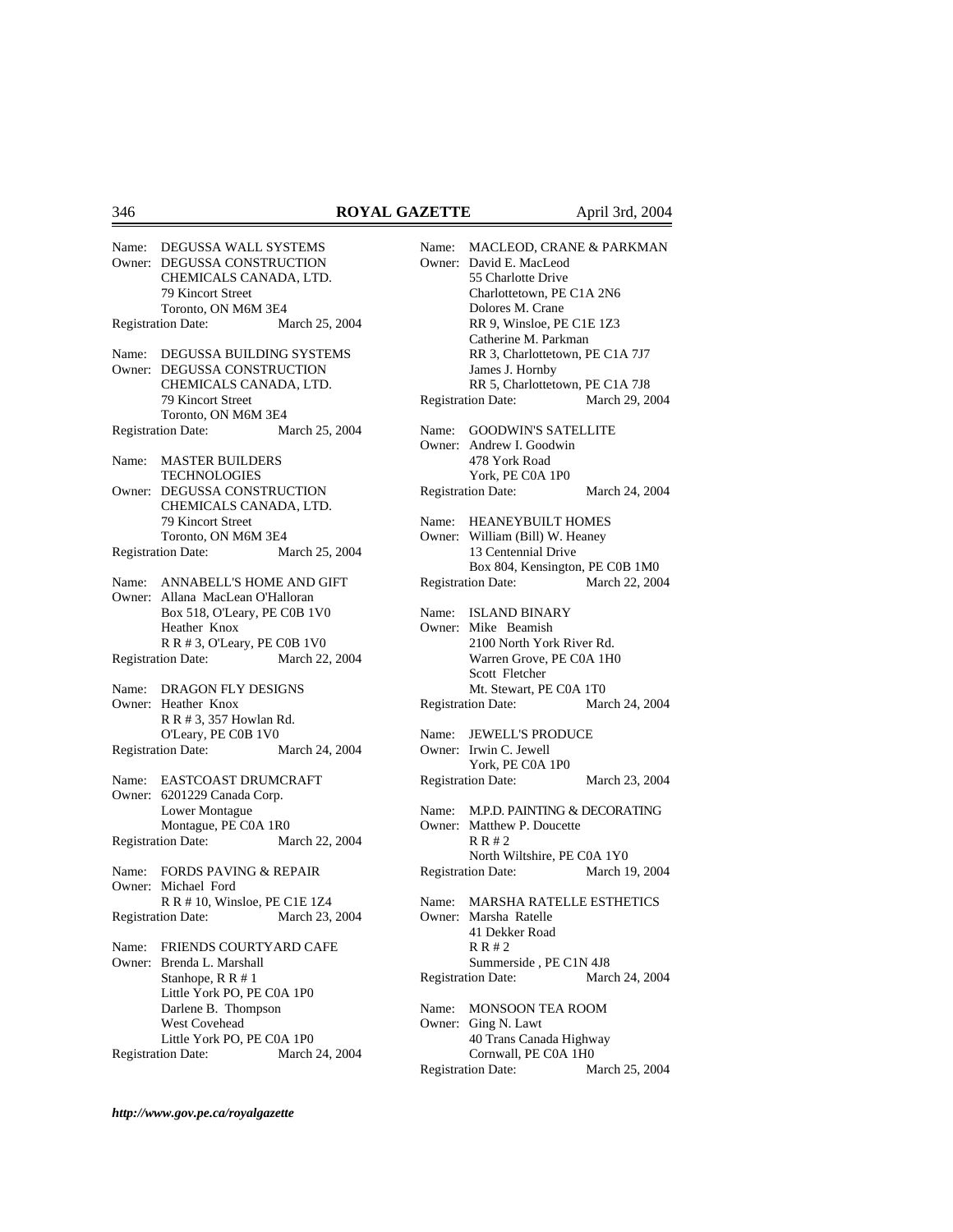#### April 3rd, 2004 **ROYAL GAZETTE** 347

| Name: THE FARMER & THE        |                |  |
|-------------------------------|----------------|--|
| FISHERMAN RESTAURANT          |                |  |
| Owner: Kathryn Turetski       |                |  |
| 8139 Argyle Shore Rd.         |                |  |
| Bonshaw, PE C0A 1C0           |                |  |
| <b>Registration Date:</b>     | March 23, 2004 |  |
| Name: T-O-E ENVIRONMENTAL     |                |  |
| Owner: Kimberley Fay McLellan |                |  |
| 237 Colin Ave.                |                |  |
| Summerside, PE C1N 5W4        |                |  |

Registration Date: March 24, 2004 14

#### **NOTICE OF REVIVED COMPANIES** Companies Act

R.S.P.E.I. 1988, Cap. C-14 s.73

Public Notice is hereby given that under the *Companies Act* the following companies have been revived:

Name: ROBERT & SAM ENTERPRISES INC. Effective Date: March 17, 2004 14

#### **N O T I C E**

**PUBLIC NOTICE** is hereby given that under the provisions of the *Co-operative Associations Act*, a Certificate of Incorporation bearing date the 18th day of March, 2004, has been granted to **Fishing Families' Co-operative Limited**, with head office at Souris, Prince Edward Island.

**DATED** at Charlottetown this **18th** day of March, 2004.

> Edison Shea, C.A. Registrar

#### 14

#### **NOTICE**

The law office of MacLeod, Crane & Parkman, 82 Fitzroy Street, Charlottetown - members; David E. MacLeod, Dolores M. Crane, Catherine M. Parkman and James J. Hornby, will be dissolved, effective March 31, 2004, due to the retirement of David E. MacLeod, whose retirement will be June 30, 2004, and if his said retirement is extended to a later date, a further notice will be advertised.

Catherine M. Parkman will remain at 82 Fitzroy Street, as a sole practitioner, with same telephone

*http://www.gov.pe.ca/royalgazette*

number 892-3544, and fax #894-7686. David E. MacLeod will continue as a sole practitioner, and as Counsel to the new firm - Catherine M. Parkman Law Office.

Dolores M. Crane and James J. Hornby will continue their practice, at an address, to be announced.

All files and Wills, pertaining to David E. MacLeod's clients, will remain at 82 Fitzroy Street, under the care, custody and control of Catherine M. Parkman. David E. MacLeod's secretary will be retained by the new firm.

> David E. MacLeod Senior lawyer MacLeod, Crane & Parkman

#### 14

#### **NOTICE OF APPLICATION TO SURRENDER CHARTER**

IN THE MATTER of section 74 of the *Companies Act*, R.S.P.E.I., 1988, Cap. C-14

AND IN THE MATTER of the surrender of Charter of **Western Development Corp. Ltd.**

TAKE NOTICE that Western Development Corp. Ltd., a body corporate with head office at Bloomfield, in Prince County, Province of Prince Edward Island, intends to apply under section 74 of the *Companies Act*, R.S.P.E.I., 1988, Cap. C-14 for leave to surrender its charter.

DATED at Charlottetown this 30th day of March, 2004.

M. Jane Ralling Solicitor for Western Development Corp. Ltd. 14

#### **NOTICE CHANGE OF NAME**

Be advised that a name change under the *Change of Name Act* S.P.E.I. 1997, C-59 was granted as follows:

| Former Name:                 | <b>Kyle James Peter Burke</b>  |  |  |
|------------------------------|--------------------------------|--|--|
| Address:                     | <b>RR 5</b>                    |  |  |
|                              | Mount Stewart, PE C0A 1T0      |  |  |
| Present Name:                | <b>Kyle James Peter Murphy</b> |  |  |
| March 26, 2004               |                                |  |  |
|                              | T.A. Johnston                  |  |  |
| Director of Vital Statistics |                                |  |  |
| 14                           |                                |  |  |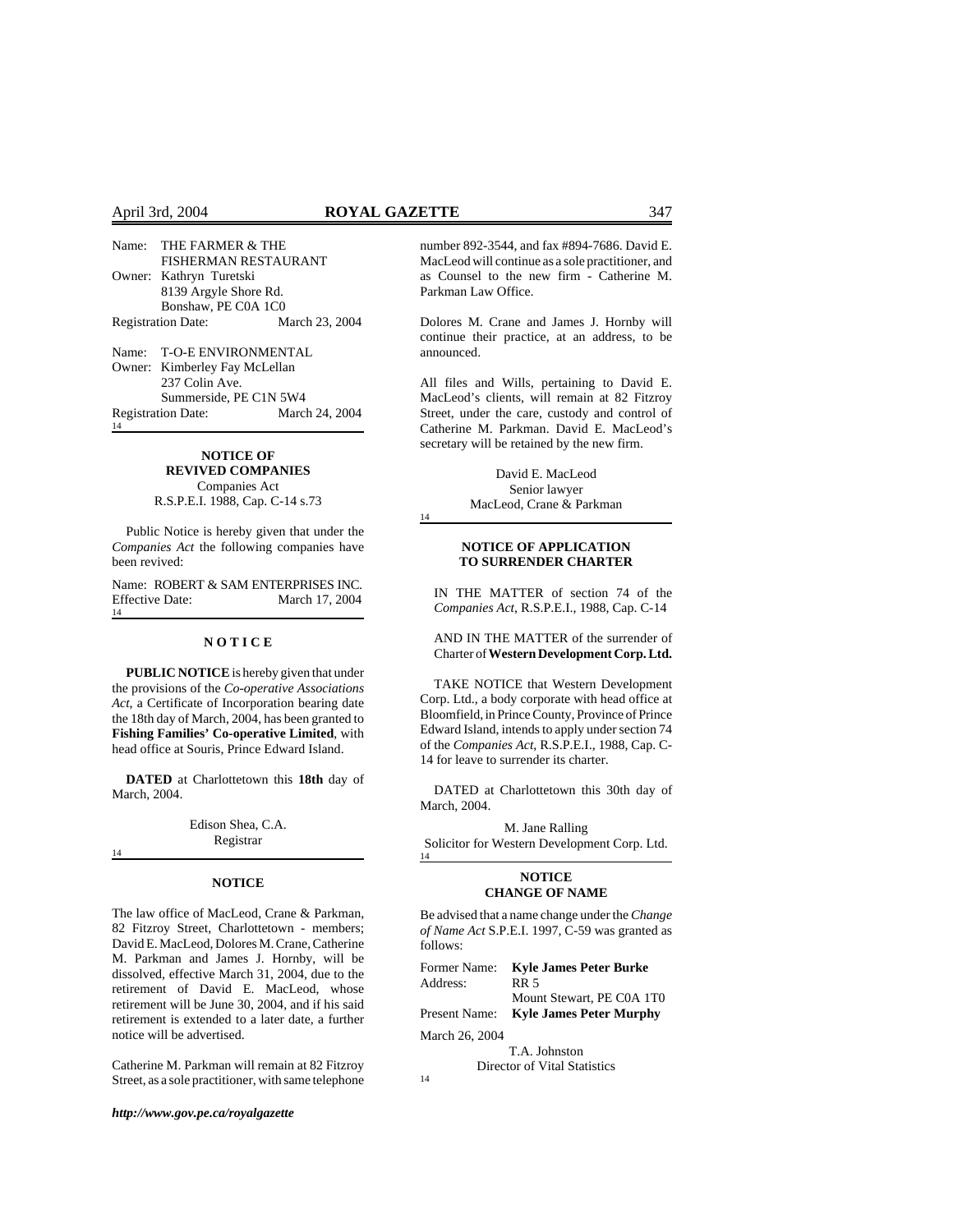#### **NOTICE MARRIAGE ACT**

Prince Edward Island [Subsection 8(1) of the Act]

Notice is hereby published that, under the authority of the *Marriage Act*, the following clergy has been **temporarily registered from May 1, 2004 to July 31, 2004** for the purpose of solemnizing marriage in the province of Prince Edward Island:

> **Rev. Martin Kreplin**  90 Park St. Moncton, NB E1C 2B3

> > T.A. Johnston Director of Vital Statistics

14

#### **INDEX TO NEW MATTER April 3rd, 2004**

### **ESTATE NOTICES**

# **Administrators' Notices**

| Mellish, Deborah Mae  330                          |  |
|----------------------------------------------------|--|
| Rooney, John James $\dots\dots\dots\dots\dots$ 330 |  |

#### **Executors' Notices**

| Bernard, Walter H. $\dots \dots \dots \dots \dots \dots$ 329  |
|---------------------------------------------------------------|
| Burke, Laura Ann $\ldots \ldots \ldots \ldots \ldots$ 329     |
| Doucette, Joseph Emmanuel "Mike"  329                         |
| Elordieta, Vincent (Doroteo Vicente                           |
| Elordieta y Clementcot) (Dorotoe                              |
|                                                               |
| MacLean, Raymond Livingstone  329                             |
| Matheson, Lester B. $\dots \dots \dots \dots \dots \dots$ 330 |
| Prowse, Pauline E. $\dots \dots \dots \dots \dots \dots 330$  |
|                                                               |
| Smith, Helen Kathleen 330                                     |

# **COMPANIES ACT NOTICES**

| <b>Application for Leave to Surrender Charter</b> |  |
|---------------------------------------------------|--|
| Western Development Corp. Ltd. 347                |  |

### **Change of Corporate Name**

| D.C. Tires & Service Ltd.  344         |  |
|----------------------------------------|--|
| New Perfection Properties Limited  344 |  |

## **Granting Letters Patent**

*http://www.gov.pe.ca/royalgazette*

| Air Cadet League of Canada - PEI                                           |
|----------------------------------------------------------------------------|
| Provincial Committee Inc., The  344                                        |
|                                                                            |
| Island Fitness Council Inc.  344                                           |
| Ocean Choice PEI Inc. 344                                                  |
| Sign Company (2004) Ltd., The $\ldots \ldots$ 344                          |
| <b>Summerside Community Network</b>                                        |
| $SCN$ ) Inc. $\ldots \ldots \ldots \ldots \ldots \ldots \ldots \ldots$ 344 |
| West Prince Sports Council Ltd. 344                                        |
| <b>Granting Supplementary Letters Patent</b>                               |
| Veterinary Management Services Ltd.  345                                   |
| Wibral Holdings Ltd. $\ldots$ . 345                                        |
| <b>Revived Companies</b>                                                   |
| Robert & Sam Enterprises Inc.  347                                         |
|                                                                            |

#### **PARTNERSHIP ACT NOTICES**

#### **Dissolutions**

| Jewell's Produce $\dots\dots\dots\dots\dots\dots344$ |  |
|------------------------------------------------------|--|
| MacLeod, Crane & Parkman 344                         |  |

#### **Registrations**

| Annabell's Home and Gift  346                                        |  |
|----------------------------------------------------------------------|--|
| Atlantech Companies 345                                              |  |
| Atlantech Systems and Equipment  345                                 |  |
|                                                                      |  |
| David E. MacLeod Law Office  345                                     |  |
| Degussa Building Systems  346                                        |  |
| Degussa Wall Systems  346                                            |  |
| Dragon Fly Designs 346                                               |  |
| Eastcoast Drumcraft  346                                             |  |
| Farmer & the Fisherman Restaurant, The . 347                         |  |
| Fords Paving & Repair  346                                           |  |
| Friends Courtyard Café  346                                          |  |
| Goodwin's Satellite  346                                             |  |
| Heaneybuilt Homes  346                                               |  |
| Island Binary $\ldots \ldots \ldots \ldots \ldots \ldots \ldots$ 346 |  |
|                                                                      |  |
| M.P.D. Painting & Decorating  346                                    |  |
| MacLeod, Crane & Parkman 346                                         |  |
| Marsha Ratelle Esthetics  346                                        |  |
|                                                                      |  |
|                                                                      |  |
| Monsoon Tea Room  346                                                |  |
|                                                                      |  |
| Performance Detailing  345                                           |  |
|                                                                      |  |
|                                                                      |  |
| Seacor Door Systems  345                                             |  |
| T-O-E Environmental  347                                             |  |
| Watson Bowman Acme  345                                              |  |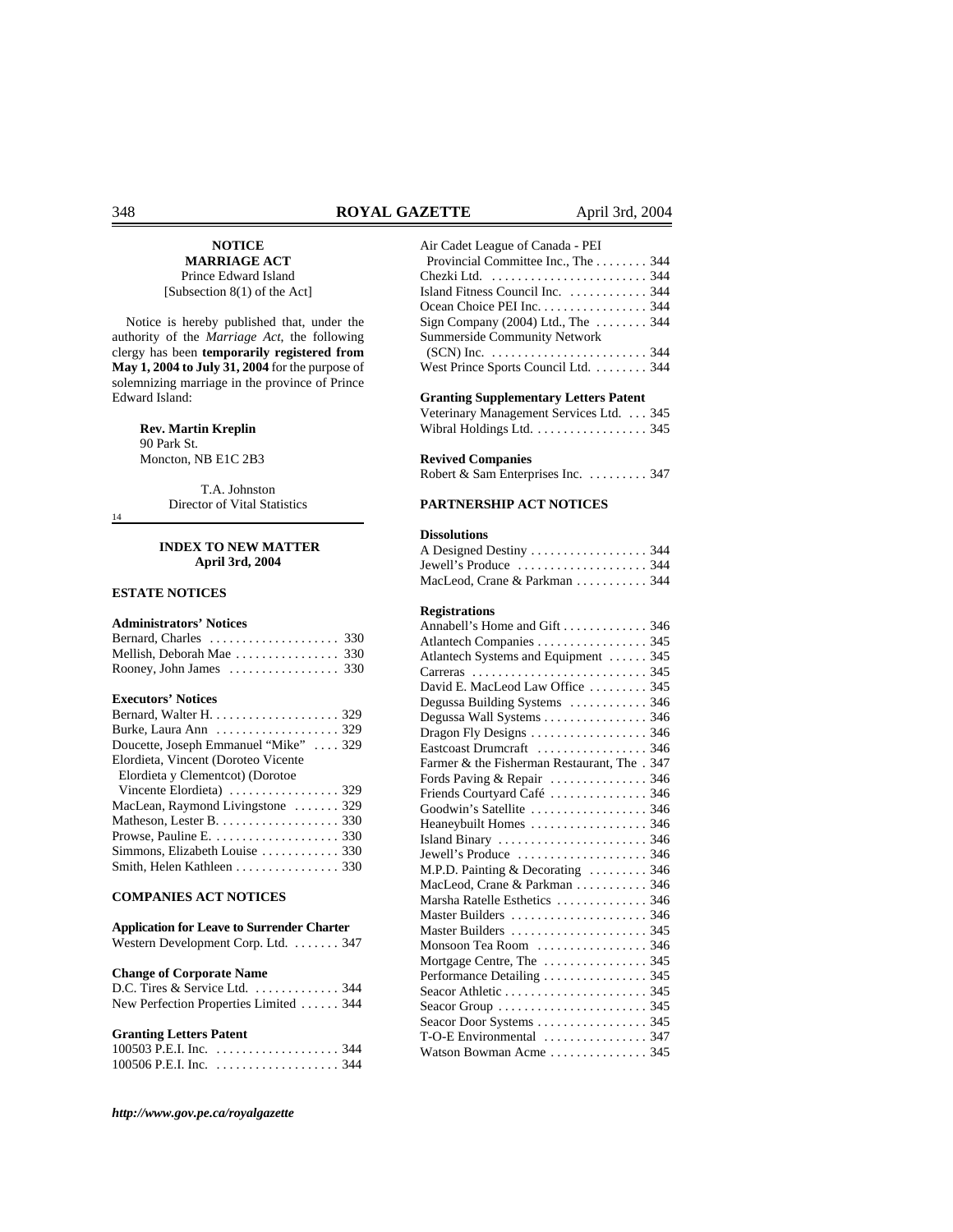# April 3rd, 2004 **ROYAL GAZETTE** 349

# **BOARD ORDERS**

Murphy, Kyle James Peter ............ 347

| <b>BOARD ORDERS</b>                             | <b>Co-operative Associations Act</b><br>Certificate of Incorporation |
|-------------------------------------------------|----------------------------------------------------------------------|
| <b>Egg Producers of Prince Edward Island</b>    | Fishing Families' Co-operative Limited . 347                         |
| Price Determination Order                       |                                                                      |
| Amendment                                       | MacLeod, Crane & Parkman                                             |
| EPPEI 04-04 $\dots\dots\dots\dots\dots\dots342$ |                                                                      |
|                                                 |                                                                      |
|                                                 | <b>Marriage Act</b>                                                  |
| <b>MISSCELLANEOUS NOTICES</b>                   | <b>Temporarily Registered</b>                                        |
|                                                 | Kreplin, Rev. Martin $\ldots \ldots \ldots \ldots$ 348               |
| <b>Change of Name Act</b>                       |                                                                      |

The ROYAL GAZETTE is issued every Saturday from the office of Beryl J. Bujosevich, Queen's Printer, PO Box 2000, Charlottetown, PEI C1A 7N8. All copy must be received by the Tuesday preceding day of publication. The subscription rate is \$45.00 per annum, postpaid.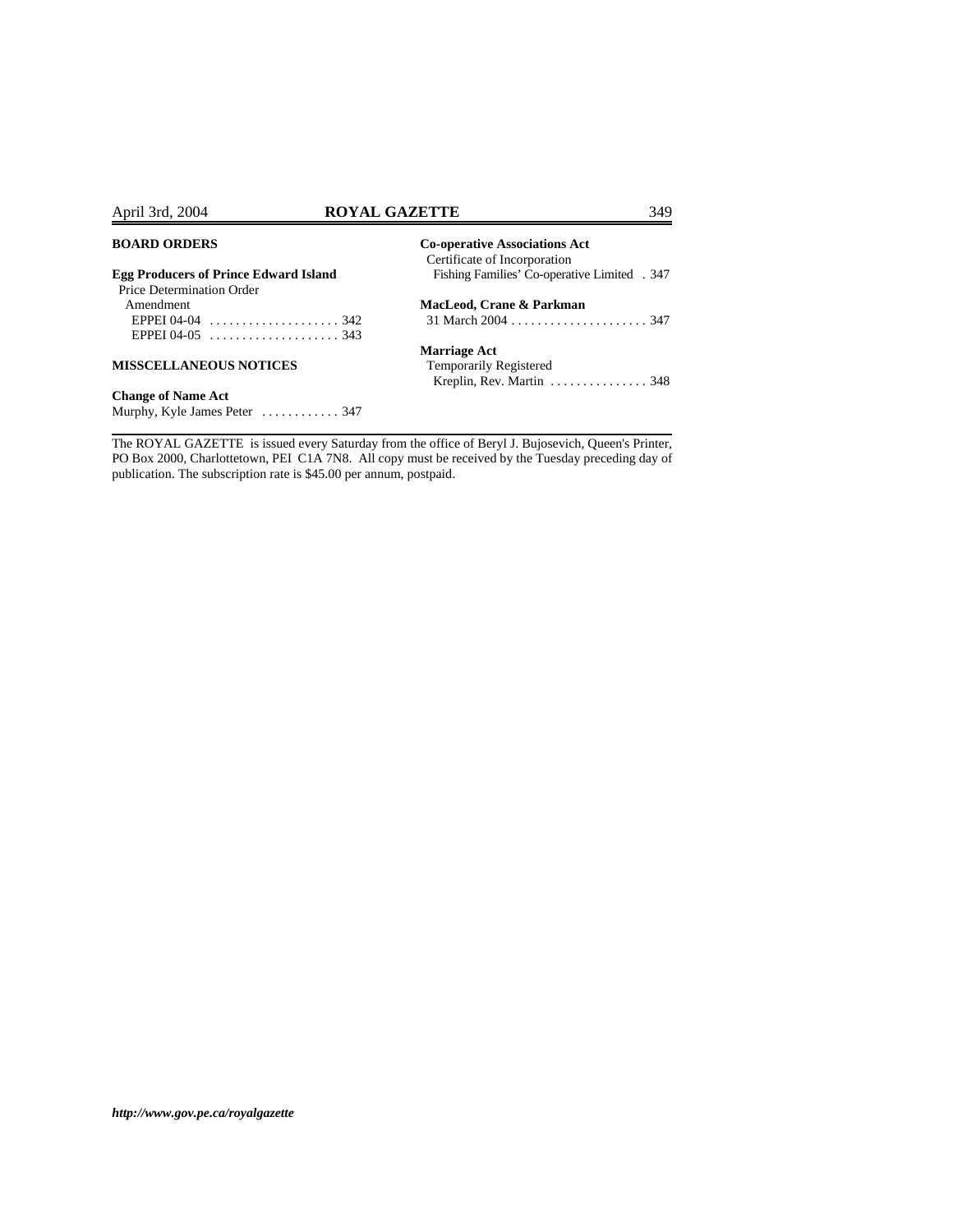# **PART II REGULATIONS**

# **EC2004-159**

# **CIVIL SERVICE SUPERANNUATION ACT PARTICIPATING EMPLOYER REGULATIONS AMENDMENT**

(Approved by His Honour the Lieutenant Governor in Council dated 23 March 2004.)

Pursuant to section 28 of the *Civil Service Superannuation Act* R.S.P.E.I. 1988, Cap. C-9, Council made the following regulations:

**1. Section 1 of the** *Civil Service Superannuation Act* **Participating Employer Regulations (EC414/01) is amended:** 

**(a) by the revocation of clause (2)(c) and the substitution of the following:** 

(c) health authorities established under the *Health and Community Services Act* R.S.P.E.I. 1988, Cap. H-1.1;

### **(b) by the addition of the following after subsection (3):**

(4) Notwithstanding clause (2)(c), the health authorities established Exception under the *Health and Community Services Act* are not participating employers in the Fund with respect to any employee appointed to a permanent position on or after April 3, 2004.

# **2. These regulations come into force on April 3, 2004.**

# **EXPLANATORY NOTES**

The amendments limit the status of health authorities as participating employers. The health authorities will not be participating employers in respect of any employee appointed to a permanent position on or after April 3, 2004.

Certified a true copy,

Lynn E. Ellsworth Clerk of the Executive Council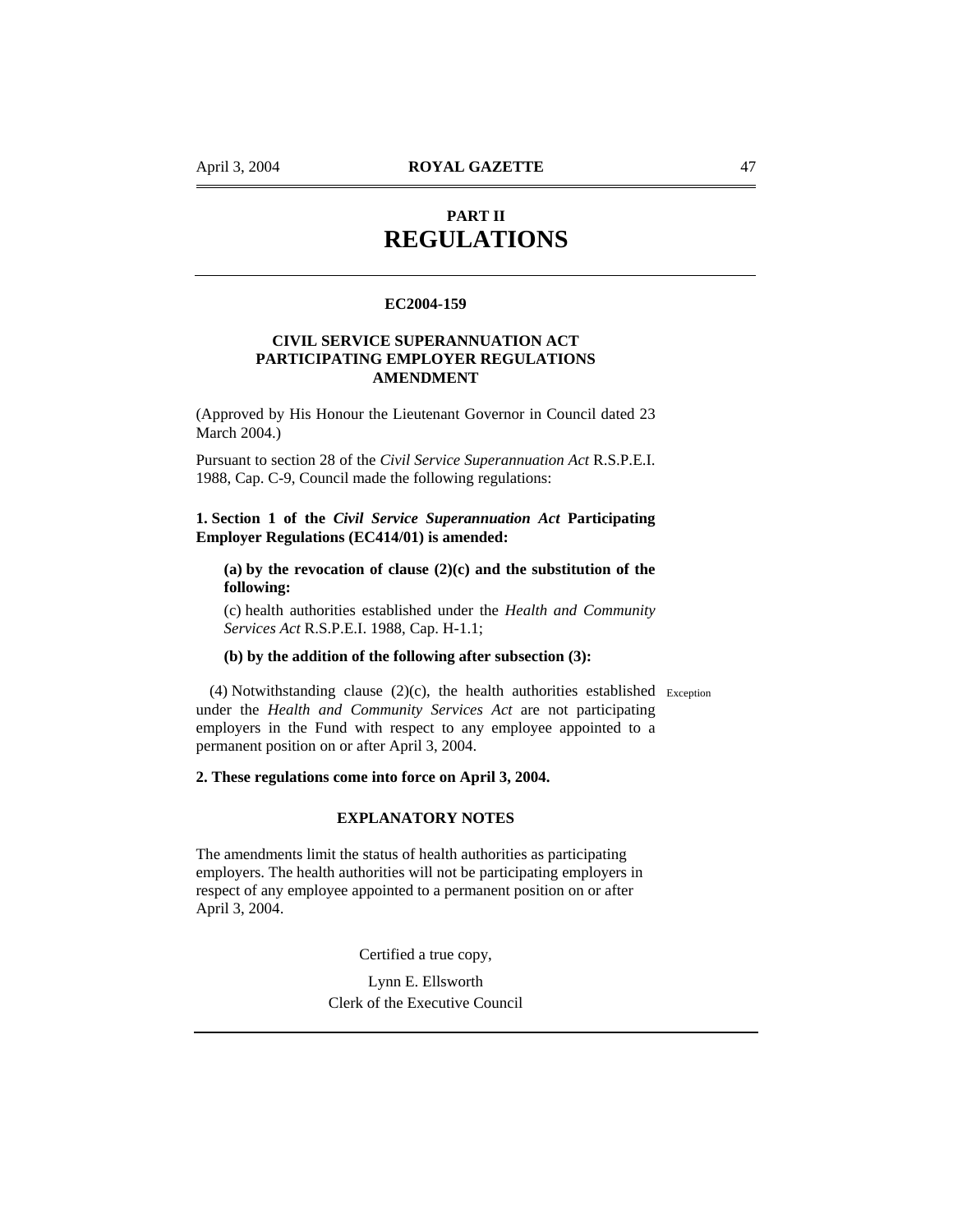### **EC2004-161**

# **ENVIRONMENTAL PROTECTION ACT AIR QUALITY REGULATIONS AMENDMENT**

(Approved by His Honour the Lieutenant Governor in Council dated 23 March 2004.)

Pursuant to subsection 25(1) of the *Environmental Protection Act* R.S.P.E.I. 1988, Cap. E-9, Council made the following regulations:

**1. Clause 4(1)(c) of the** *Environmental Protection Act* **Air Quality Regulations (EC377/92) is amended by the deletion of the words "**of \$100 made payable to the Provincial Treasurer of Prince Edward Island**" and the substitution of the words "**in the amount required by section 4.1**".** 

# **2. The regulations are amended by the addition of the following after section 4:**

**4.1.** (1) The fee payable for an application for an initial permit under section 4 or 6 shall be Initial permit

(a) made payable to the Provincial Treasurer;

(b) based on reasonable projections of fuel consumption made by the applicant and acceptable to the Minister; and

(c) in the amount determined under subsection (2).

Fees for permit

(2) The application fee for a permit or a renewal of a permit shall be in an amount equal to,

(a) in the case of a permit or renewal of a permit authorizing the burning of fuel in amounts of less than 15,000 litres or less than 500 tonnes burned per year, \$100; or

(b) in the case of a permit or renewal of a permit authorizing the burning of fuel in amounts of 15,000 litres or more, or 500 tonnes or more, \$100 plus \$10 for each 1,000 litres or 100 tonnes of fuel, or fraction thereof above 15,000 litres or 100 tonnes of fuel.

# **3. Subsection 5(3) of the regulations is revoked and the following substituted:**

Expiry of permit

(3) A permit issued under this section expires 12 months after the date of issue and may be renewed under section 4.

Expiry of earlier permits

- (3.1) For the avoidance of doubt, all permits issued prior to the coming into force of this subsection expire on the earlier of
	- (a) the expiry date stated in the permit; and

(b) the date that is 12 months from the date this subsection comes into force.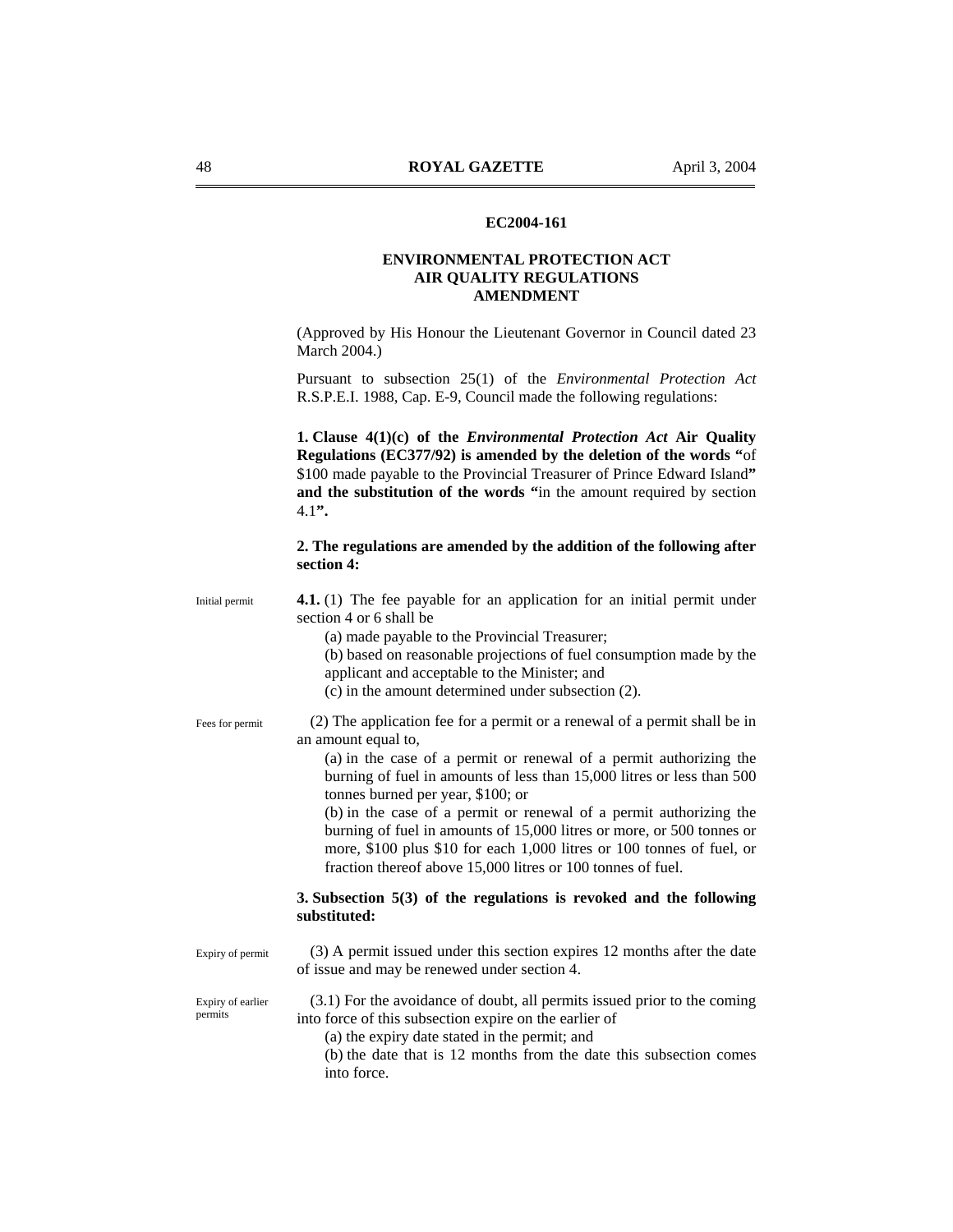**4. Subclause 6(a)(iii) of the regulations is amended by the deletion of the words "**of \$100 made payable to the Provincial Treasurer**" and the substitution of the words "**in the amount required by section 4.1**".** 

#### **5. These regulations come into force on April 3, 2004.**

# **EXPLANATORY NOTES**

The amendments revise the fees for permits and the renewal of permits, change the expiry time of permits, and provide that all permits are valid for not more than 12 months.

Certified a true copy,

Lynn E. Ellsworth Clerk of the Executive Council

#### **EC2004-162**

# **ENVIRONMENTAL PROTECTION ACT EXCAVATION PITS REGULATIONS AMENDMENT**

(Approved by His Honour the Lieutenant Governor in Council dated 23 March 2004.)

Pursuant to subsection 25(1) of the *Environmental Protection Act* R.S.P.E.I. 1988, Cap. E-9, Council made the following regulations:

# **1. Subsections 3(6) and (7) of the** *Environmental Protection Act* **Excavation Pits Regulations (EC753/90) are revoked and the following substituted:**

(6) A permit issued under this section expires 12 months after the date Expiry of issue.

(7) The fee of \$100 for a permit or a renewal of a permit is payable by Fees for permit the applicant to the Provincial Treasurer. renewal

#### **2. These regulations come into force on April 3, 2004.**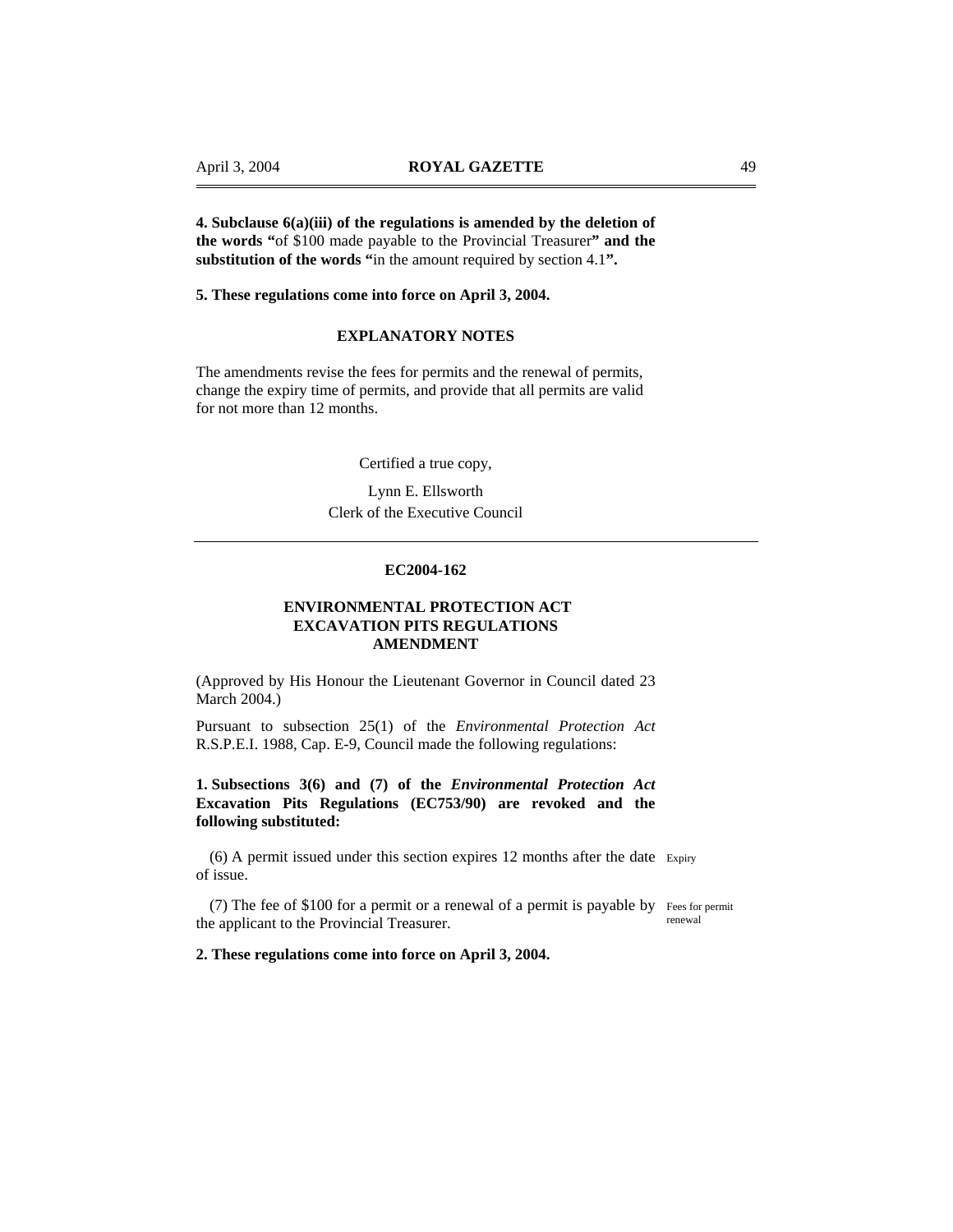# **EXPLANATORY NOTES**

The amendments revise the fees for permits and the renewal of permits and provide that all permits are valid for 12 months.

Certified a true copy,

Lynn E. Ellsworth Clerk of the Executive Council

#### **EC2004-163**

# **ENVIRONMENTAL PROTECTION ACT WASTE RESOURCE MANAGEMENT REGULATIONS AMENDMENT**

(Approved by His Honour the Lieutenant Governor in Council dated 23 March 2004.)

Pursuant to subsection 25(1) of the *Environmental Protection Act* R.S.P.E.I. 1988, Cap. E-9, Council made the following regulations:

# **1. Section 1 of the** *Environmental Protection Act* **Waste Resource Management Regulations (EC691/00) is amended**

**(a) by the addition of the following after clause (h):** 

(h.1) "carrier" means a carrier that is authorized under the laws of Canada or a province to transport hazardous waste;

**(b) by the revocation of clause (s);** 

# **(c) by the addition of the following after clause (u):**

(u.1) "generator" means a person who has possession of hazardous waste, other than household hazardous waste, immediately before the hazardous waste is transported;

**(d) in subclause (v)(ii), by the deletion of the words "***Canadian Environmental Protection Act* (Canada) or any regulations made pursuant to that Act**" and the substitution of the words "***Environmental Protection Act* (Canada) Interprovincial Movement of Hazardous Waste Regulations**";** 

**(e) by the revocation of clause (dd);** 

generator

carrier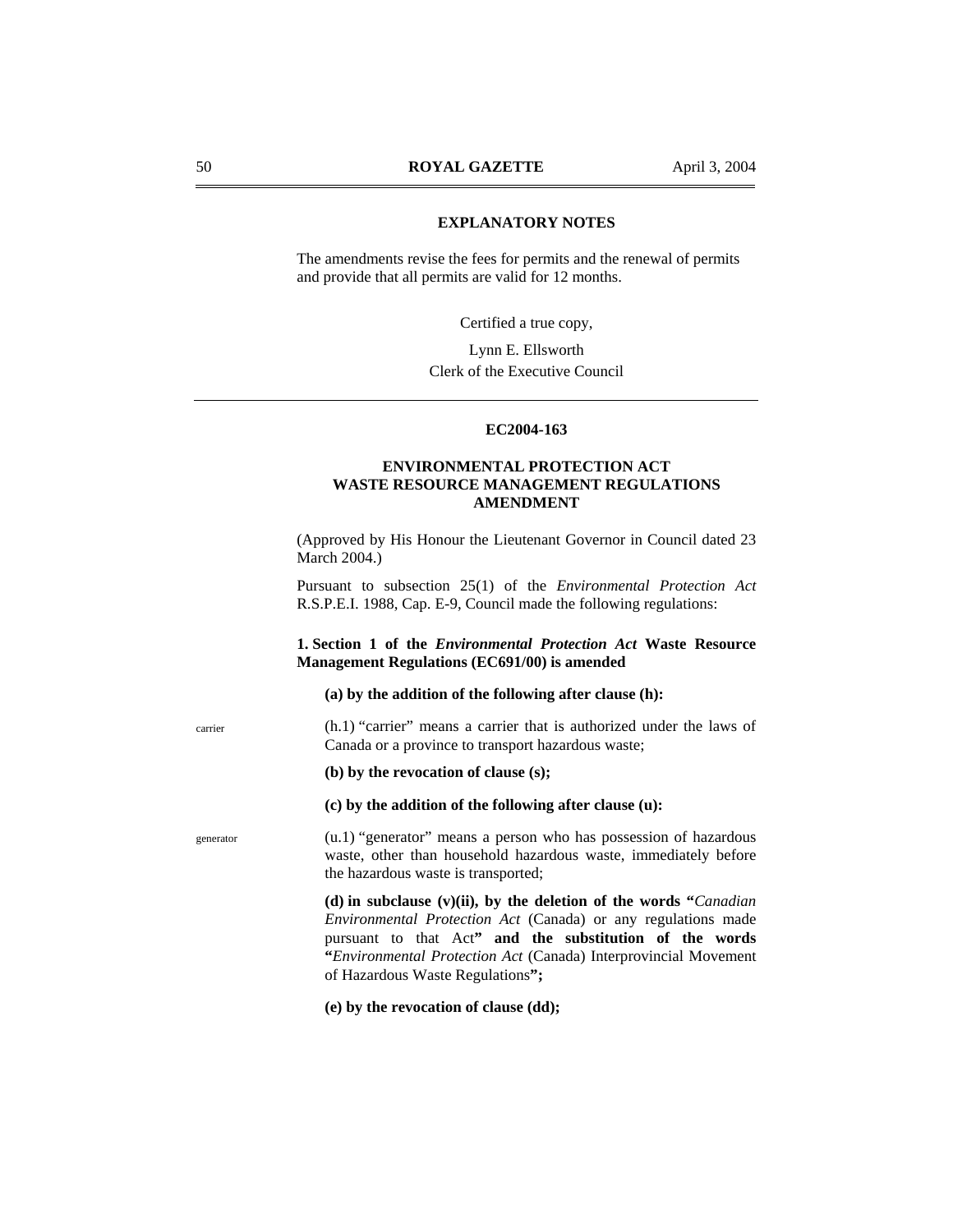# **(f) by the addition of the following after clause (ee):**

(ee.1) "receiver" means a person who is in the business of receiving receiver hazardous waste from a generator, waste-generating facility or a carrier;

#### **(g) by the addition of the following after clause (gg):**

(gg.1) "special waste" includes

(i) asbestos-containing material,

- (ii) metal-containing soils that pass a leachate test,
- (iii) hydrocarbon-contaminated soils,

(iv) sharps such as needles, broken glass and other sharp objects capable of causing cuts or punctures,

(v) burnable waste from ships and aircraft from outside the province,

(vi) oil-soaked materials,

(vii) diseased potatoes from testing laboratories,

(viii) empty ammonium nitrate fertilizer bags,

(ix) screenings from a waste treatment plant,

(x) non-hazardous laboratory waste,

(xi) creosoted or pressure-treated material,

(xii) biomass wet with a solvent,

(xiii) absorbent materials and clothing contaminated with human or animal blood, tissue or bodily fluids produced from

(A) surgical, medical or veterinary procedures in hospitals, medical centers or clinics, or veterinary hospitals or clinics, or (B) body-piercing procedures in tattoo or body-piercing establishments;

(gg.2) "waste-generating facility" means an industry, factory, waste-generating commercial business or institution, including a school or hospital, or facility other place where hazardous waste, other than household hazardous waste, is generated;

**(h) in clause (hh), by the deletion of the period and the substitution of a semicolon;** 

#### **(i) by the addition of the following after clause (hh):**

(hh.1) "waste manifest form" means the manifest set out in Form 3 waste manifest form of Schedule II of the *Environmental Protection Act* (Canada) Export and Import of Hazardous Wastes Regulations.

# **2. Subsection 2(1) of the regulations is amended**

**(a) in clause (b), by the deletion of the word "**or**";** 

**(b) in clause (c), by the deletion of the comma and the substitution of the words "**; or**"; and** 

special waste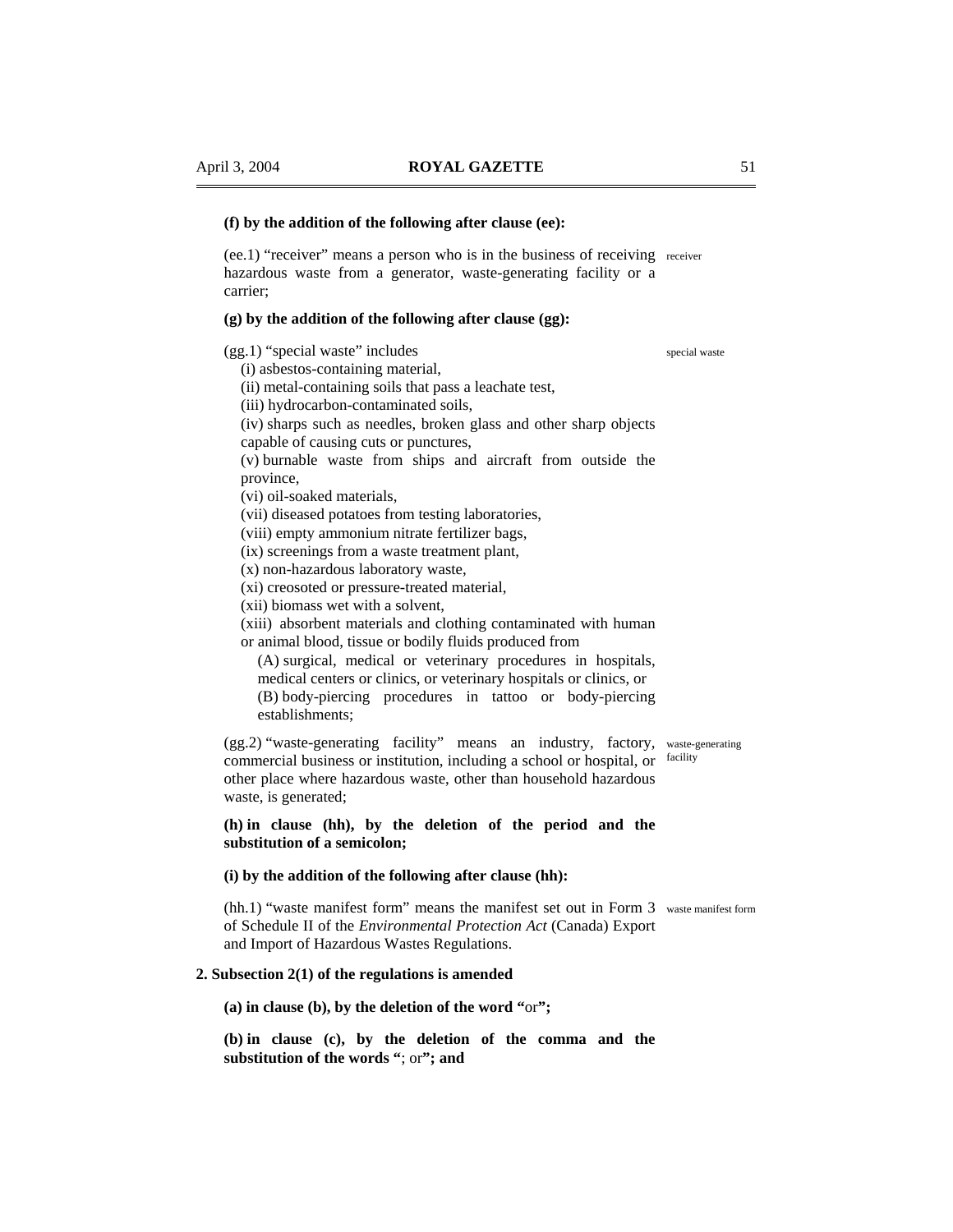# **(c) by the addition of the following after clause (c):**

(d) special waste,

# **3. The regulations are amended by the addition of the following after section 2:**

**2.1** (1) No carrier, receiver, generator or person who operates a wastegenerating facility shall transport hazardous waste off the site at which it was produced, unless the carrier, receiver, generator or person who operates a waste-generating facility Requirements

> (a) is registered and issued a provincial registration number under subsection (2); and

> (b) provides the provincial registration number on a waste manifest form prior to transporting the hazardous waste off the site at which it was produced.

(2) A carrier, receiver, generator or person who operates a wastegenerating facility who wishes to be registered for the transport of hazardous waste off the site at which it was produced, shall Application

> (a) apply to the Minister to be registered on the form approved by the Minister; and

(b) pay the fee of \$100.

(3) An applicant under subsection (1) shall provide such other information as the Minster may require and shall keep the Minister informed of any changes of address or other pertinent information.

(4) The Minister may register and issue a provincial registration number to an applicant under this section.

(5) Every carrier, receiver, generator or person who operates a wastegenerating facility shall

(a) retain a copy of the waste manifest form on-site for at least two years, for every shipment of hazardous waste transported or received by the carrier, receiver or person who operates a waste-generating facility;

(b) send or cause to be sent a copy of the waste manifest form to the department responsible for the environment in the originating province and to the destination province of the hazardous waste; and (c) ensure that any copies of the waste manifest form show the provincial registration number of the carrier, receiver, generator or person who operates a waste-generating facility and all other information contained in the original waste manifest form.

**4. These regulations come into force on April 3, 2004.** 

Provincial ID number

Information

Requirements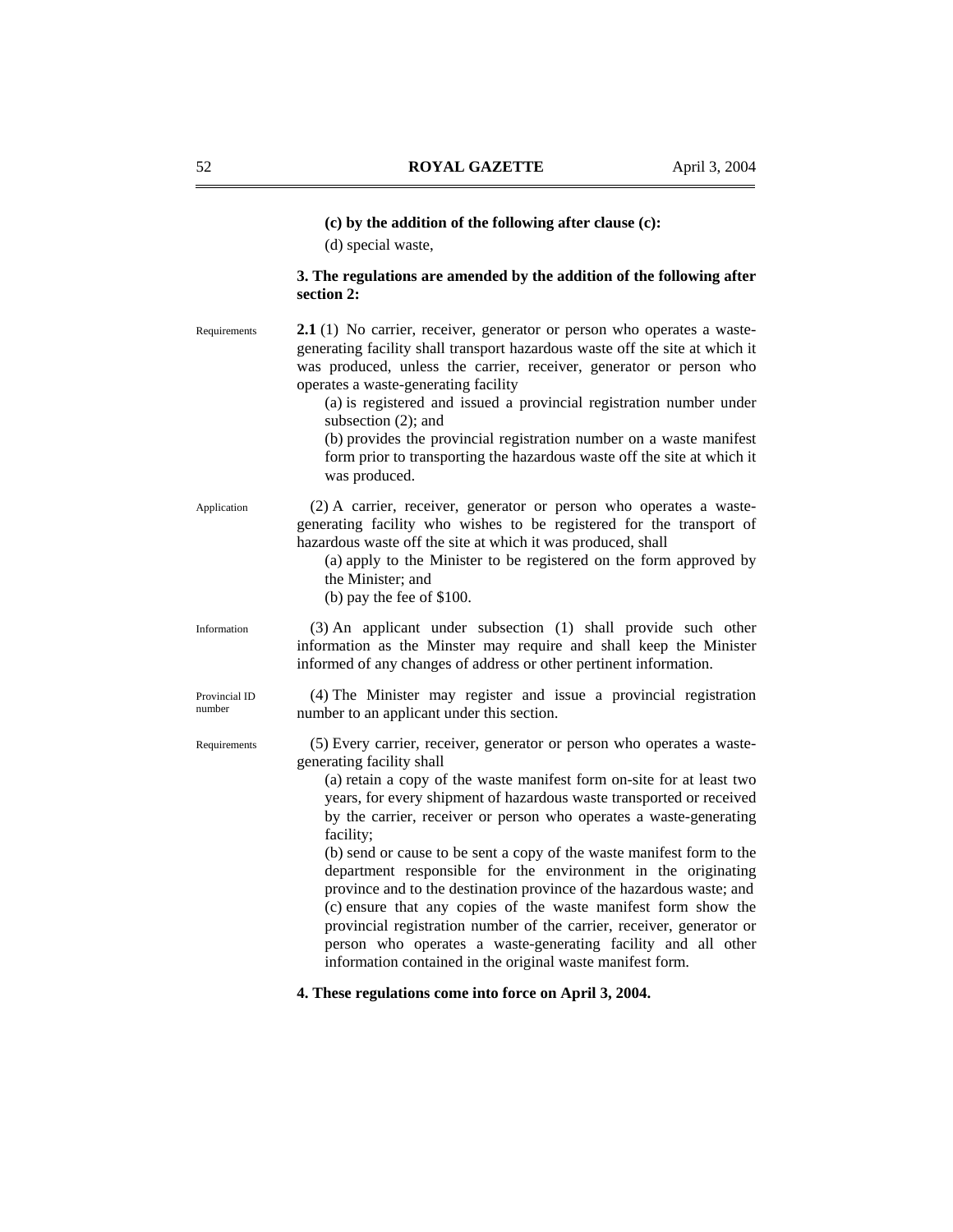# **EXPLANATORY NOTES**

**SECTION 1** clarifies and adds definitions to the regulations.

**SECTION 2** adds "special waste" to the list of prohibitions.

**SECTION 3** requires a carrier, receiver, generator or person who operates a waste-generating facility to obtain a provincial ID number to be used on waste manifest forms.

**SECTION 4** provides for the commencement of these regulations.

Certified a true copy,

Lynn E. Ellsworth Clerk of the Executive Council

# **EC2004-176**

# **HIGHWAY TRAFFIC ACT FEES REGULATIONS AMENDMENT**

(Approved by His Honour the Lieutenant Governor in Council dated 23 March 2004.)

Pursuant to section 65 of the *Highway Traffic Act* R.S.P.E.I. 1988, Cap. H-5, Council made the following regulations:

# **1. The** *Highway Traffic Act* **Fees Regulations (EC309/93) are amended in Table 4**

**(a) in respect of the entry in column 2 relating to a test for an instruction permit, by the deletion of the word "**5**" and the substitution of the word "**20**";** 

**(b) by the addition of the following, in columns 1 and 2, immediately below the words "**Test for instruction permit**":** 

Novice driver course 50 Driver's handbook 10

**(c) in respect of the entries in column 2 relating to tests for driver's licenses** 

**(i) by the deletion of the word "**5**" and the substitution of the word "**20**",** 

**(ii) by the deletion of the words "**10**" and the substitution of the words "**40**", and**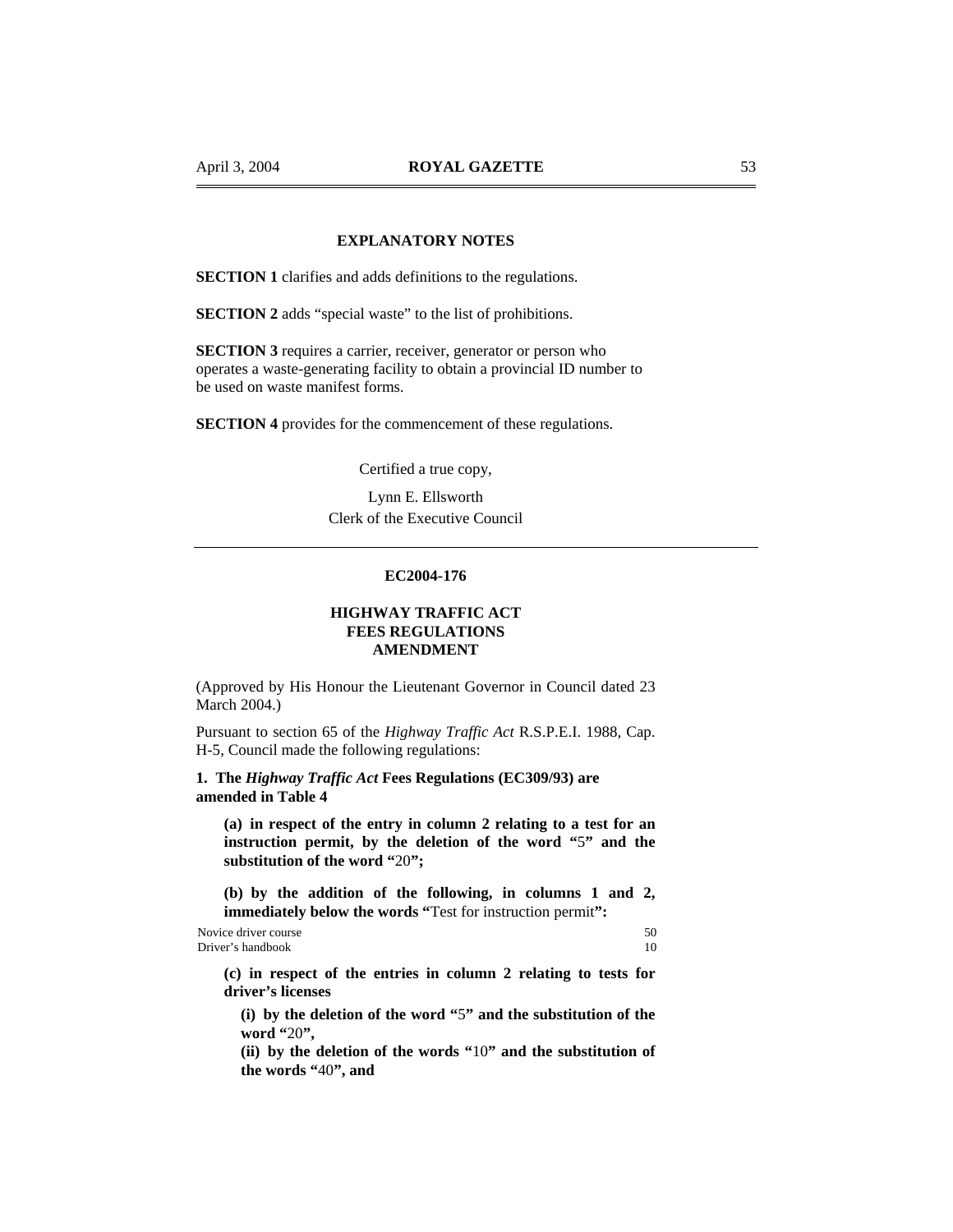**(iii) by the deletion of the word "**15**" and the substitution of the word "**60**".** 

**2. These regulations come into force on April 3, 2004.** 

# **EXPLANATORY NOTES**

These amendments increase the fee for a test for an instruction permit and the fees for the test for classes of driver's licenses. The amendments also add fees for a novice driver's course and for a driver's handbook.

Certified a true copy,

Lynn E. Ellsworth Clerk of the Executive Council

# **EC2004-177**

# **OIL AND NATURAL GAS ACT FEES AND RENTALS REGULATIONS AMENDMENT**

(Approved by His Honour the Lieutenant Governor in Council dated 23 March 2004.)

Pursuant to section 11 of the *Oil and Natural Gas Act* R.S.P.E.I. 1988, Cap. O-5, Council made the following regulations:

**1. Section 1 of the** *Oil and Natural Gas Act* **Fees and Rentals Regulations (EC673/96) is amended by the deletion of the entries respecting "**permit rental**" and the substitution of the following:** 

permit rental \$0.10 per acre (\$0.24 per hectare)

#### **2. These regulations come into force on April 3, 2004.**

# **EXPLANATORY NOTES**

The amendment changes the fees for permit rentals.

Certified a true copy,

Lynn E. Ellsworth Clerk of the Executive Council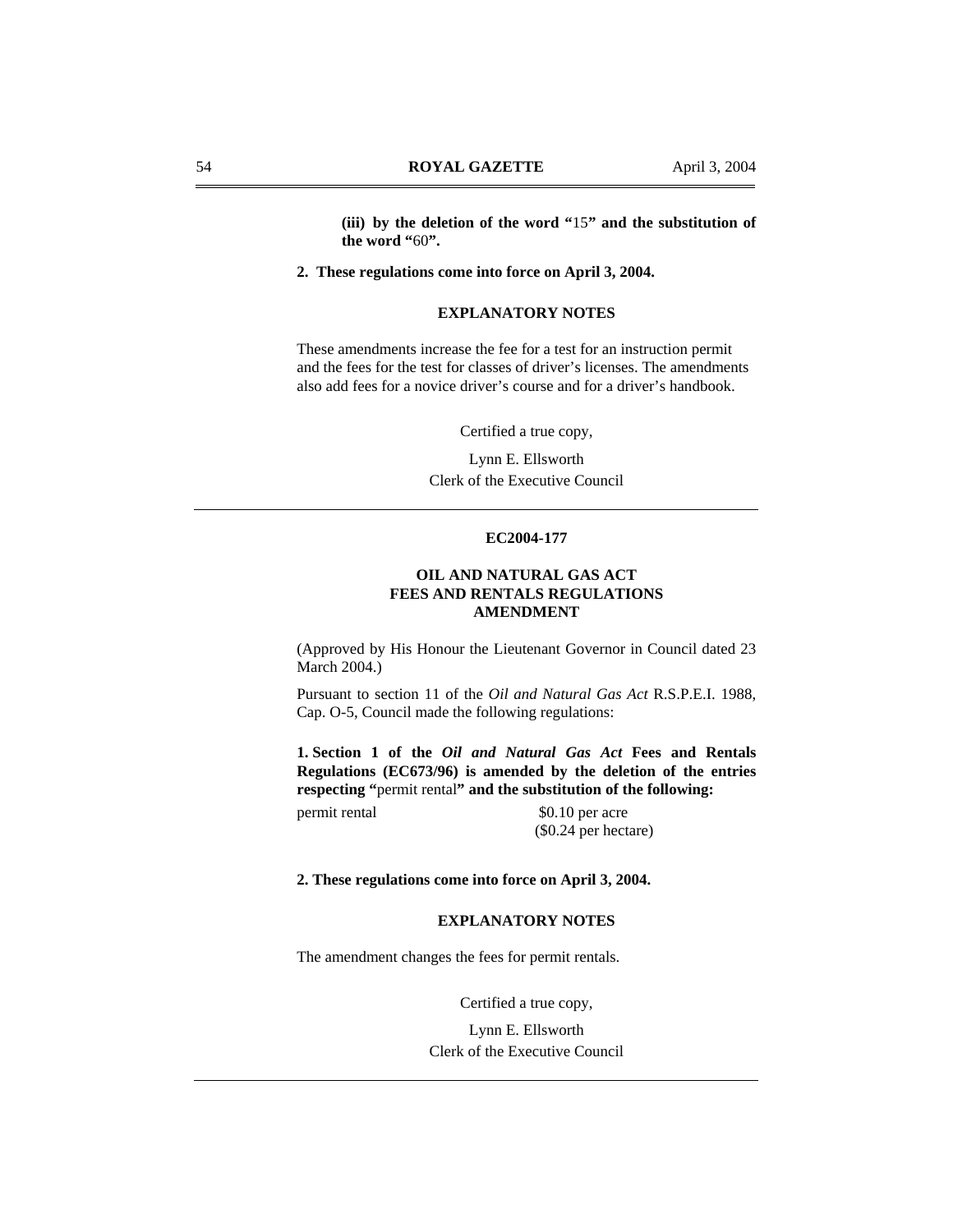# **EC2004-178**

# **ROADS ACT HIGHWAY ACCESS REGULATIONS AMENDMENT**

(Approved by His Honour the Lieutenant Governor in Council dated 23 March 2004.)

Pursuant to subsection 29(1) of the *Roads Act* R.S.P.E.I. 1988, Cap. R-15, Council made the following regulations:

# **1. Schedule C-3, LOCAL (CLASS 3) HIGHWAYS, of the** *Roads Act* **Highway Access Regulations (EC580/95) is amended by the addition of the following after subsection 1(463.2):**

(463.3) **Old Western Road RI11053:** The unpaved portion of the Old Western Road commencing at the intersection of Maple Street in the community of Tignish and proceeding north for a distance of 0.7 km.

# **2. Schedule C-2, LOCAL (CLASS 2) Highways, of the regulations is amended by the revocation of subsection 1(264.1).**

**3. These regulations come into force on April 3, 2004.** 

# **EXPLANATORY NOTES**

These amendments reclassify a 0.19 km section of the Old Western Road, RI11053, from a C-2 (local paved) highway to a C-3 (local unpaved) highway. In addition, these amendments classify an additional 0.51 km of the Old Western Road RI11053 as a C-3 (local unpaved) highway.

Certified a true copy,

Lynn E. Ellsworth Clerk of the Executive Council